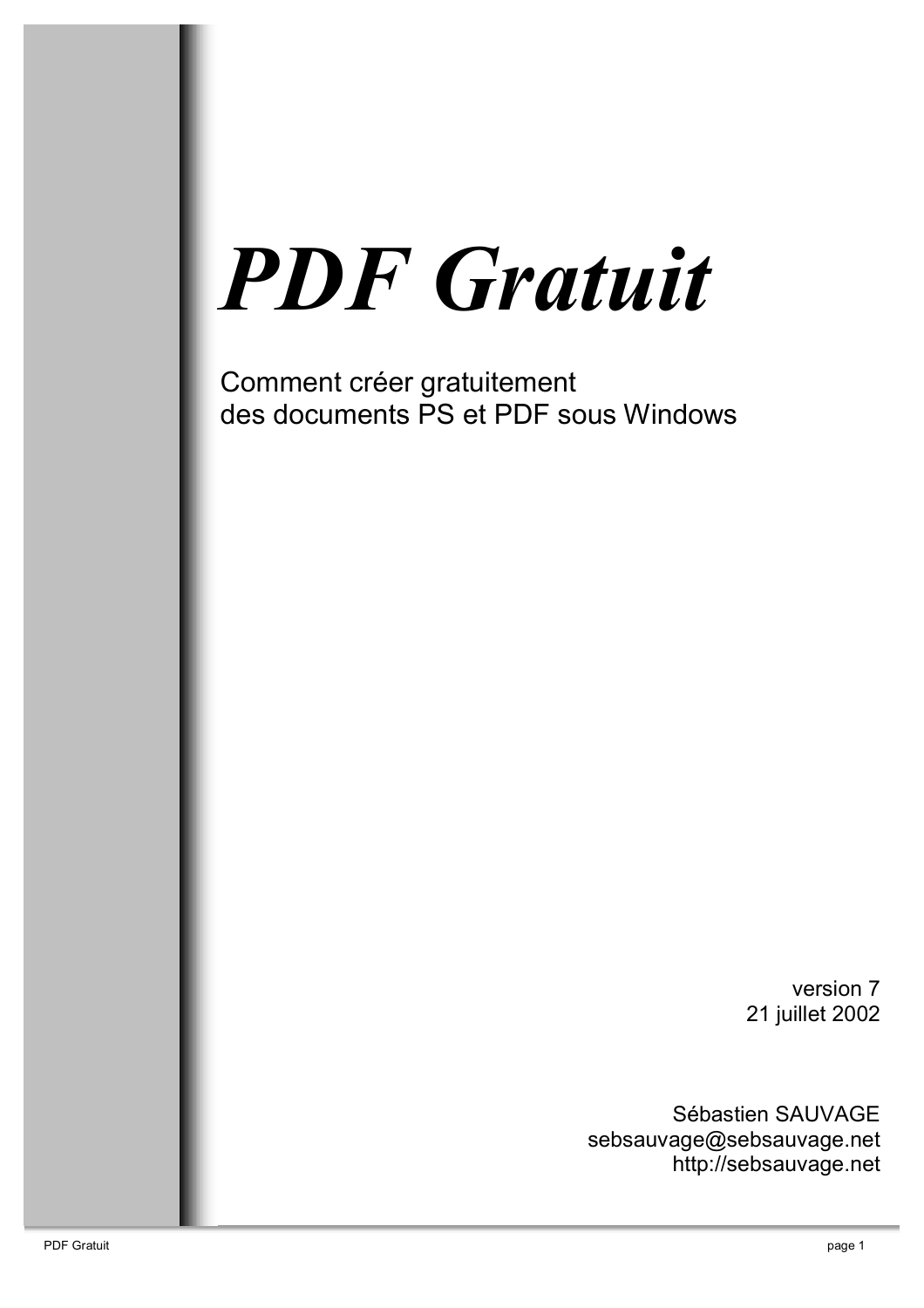PDF signifie '*Portable Document Format*' ('Format de document portable'). Il a été inventé par la société Adobe (http://www.adobe.com).

C'est l'un des rares formats d'échange de documents qui permet d'être assuré :

- que tout le monde pourra lire le document, sans même posséder le logiciel qui a servi à créer le document,
- que la mise en page sera conservée, quelle que soit sa complexité (avec toutes les images bitmap, vectorielles, les textes avec leur typographie et attributs, même si les polices de caractères correspondantes ne sont pas installées sur l'ordinateur).
- que le document s'imprimera tel qu'à l'écran (WYSIWYG : What You See Is What You Get),
- que le document complet avec toutes ses pages avec textes, images, mise en page sera contenu dans un seul fichier.
- que le document sera consultable et imprimable sur presque n'importe quel ordinateur et système d'exploitation (Windows, Macintosh, Unix...), et que tout le monde verra exactement la même chose.

Pratiquement aucun autre format ne permet cela, et surtout pas le HTML.

#### Le format PDF n'est pas concu pour être modifié, édité ou retravaillé.

Le format PDF est orienté uniquement vers la publication, la distribution, l'archivage et l'impression.

La société Adobe distribue gratuitement le logiciel Acrobat Reader sur de nombreux systèmes (PC sous Windows, Linux, MacOS, Unix...). Ce logiciel permet de voir les fichiers PDF à l'écran et de les imprimer.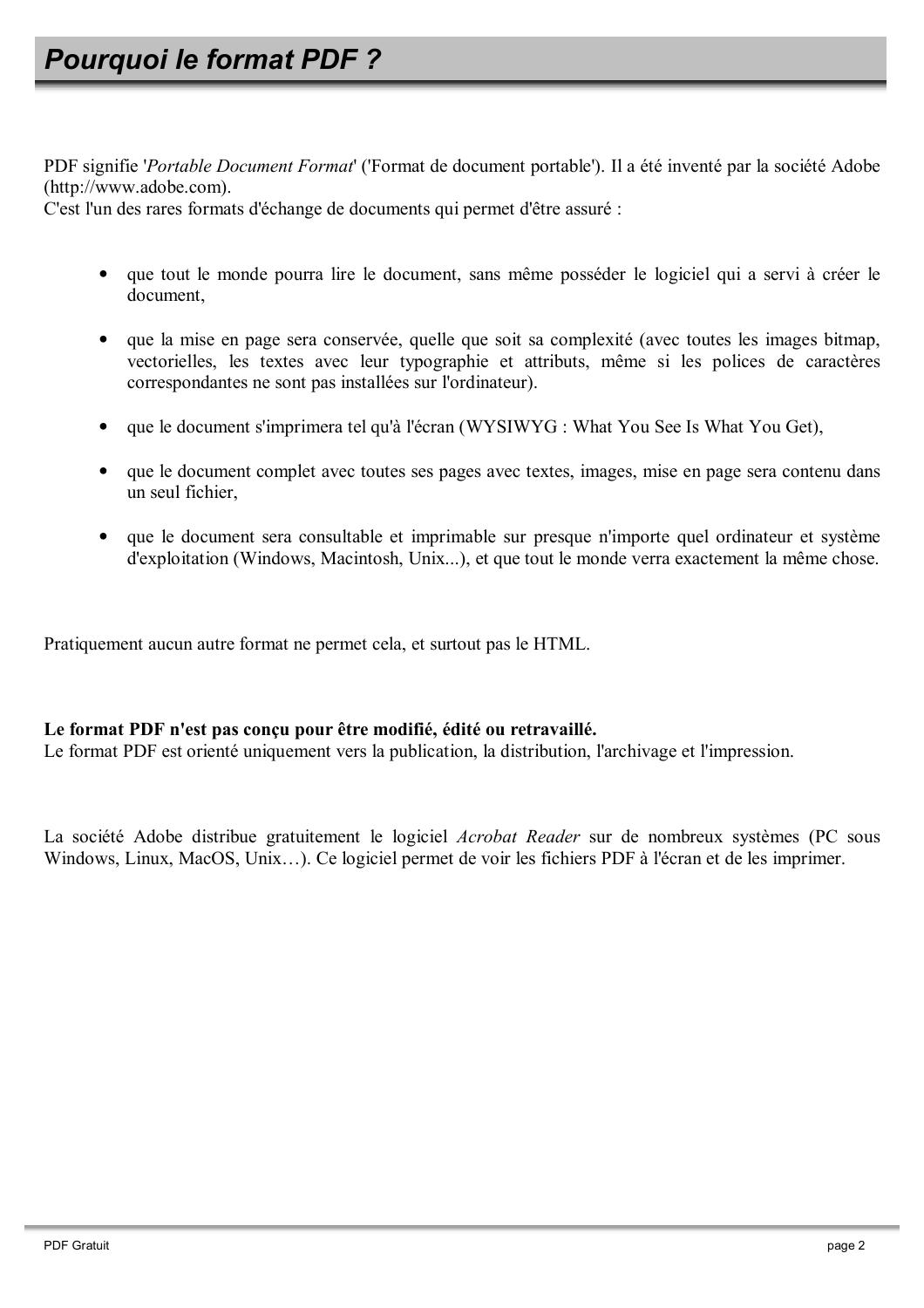Le format PDF vous permet :

- de distribuer facilement des rapports, brochures, documentations, schémas, textes, publications, manuels
- de distribuer des documents non modifiables (du moins pas facilement).
- d'archiver des documents (vous pourrez encore les consulter même quand votre logiciel de traitement de texte ne saura plus lire les fichiers).
- d'avoir un aperçu avant impression dans les logiciels qui n'en possèdent pas. Pratique pour vérifier que votre mise en page est correcte avant d'imprimer réellement.
- une impression différée ou déportée: cela vous permet de garder une trace d'un document dans un fichier PDF et de l'imprimer plus tard, ou même sur un autre ordinateur.
- · d'envoyer rapidement par email n'importe quel document, sans se soucier de savoir si le correspondant aura les bons logiciels ou les bonnes polices pour pouvoir le voir et l'imprimer correctement. Les documents auront la même apparence sous Windows, MacOS, Linux et autres Unix, et seront imprimables sans difficulté.
- récupérer en sortie les données d'un logiciel qui n'accepte que d'imprimer (et pas de sauvegarder). Acrobat Reader autorise en effet le copier-coller pour le texte.
- garder rapidement la trace d'une page Web impossible à sauvegarder, avec toutes les images et la mise en page.
- extraire 1 page d'un document PDF (ou autre) : imprimez seulement la page qui vous intéresse dans un fichier PDF
- empêcher certains logiciels de cracher des tonnes de pages à l'imprimante (en définissant Ghostscript comme imprimante par défaut). Vous pouvez récupérer seulement les pages qui vous intéressent
- économiser du papier en imprimant 2, 4, 6, 9 ou 16 page en une, même si le pilote de votre imprimante ne le permet pas: imprimez dans un fichier PDF (en  $n$  pages en une), puis imprimez ce fichier PDF sur votre imprimante.
- Les documents Postscript (PS), une fois convertis en PDF, sont beaucoup plus faciles à consulter et à imprimer.
- Toutes les autres utilisations que vous pourrez en faire...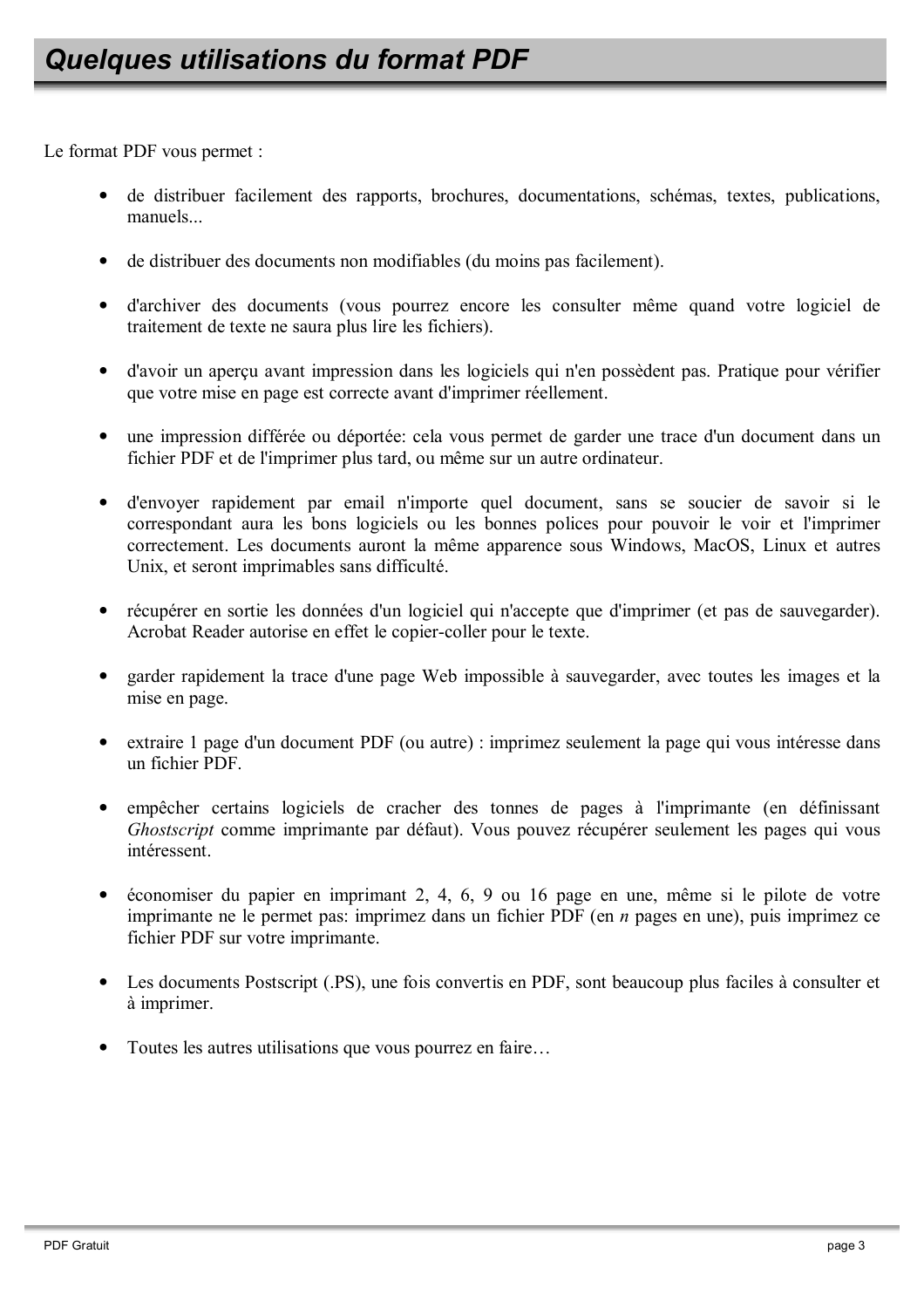## Créer des documents PDF

Le format PDF est totalement libre d'utilisation. Vous avez le droit de créer des PDF sans payer de royalties à Adobe. La création de documents PDF sans les outils Adobe est parfaitement légale.

Adobe (et d'autres sociétés) vendent des logiciels qui permettent de créer des fichiers PDF.

Cependant, il existe des moyens de créer des fichiers PDF à l'aide de logiciels gratuit, comme *Ghostscript*. Ces logiciels ne sont pas toujours très faciles à installer.

Ce document va vous guider pas à pas pour installer ces outils. Tous les logiciels utilisés dans ce document sont gratuits et libres d'utilisation.

Cette installation est longue et fastidieuse, mais une fois arrivé(e) au bout, vous n'aurez par à la refaire. Par la suite, la création de fichiers PDF sera immédiate.

- Cette installation ne modifiera pas vos logiciels habituels,
- Vous pourrez créer immédiatement des fichiers PS et PDF à partir de n'importe quelle application du moment qu'elle est capable d'imprimer.
- Cette installation ne perturbera pas les pilotes d'imprimante déjà installés dans votre système. Vous pourrez continuer à imprimer comme d'habitude.
- Tous les logiciels nécessaires à cette installation sont gratuits.
- Vous n'aurez pas de royalties à payer sur les fichiers PS et PDF produits.

La procédure d'installation suivante est décrite pour Windows 95, mais vous devriez pouvoir vous y retrouver sans trop de difficulté dans les autres versions de Windows.

Sous Windows NT, 2000 et XP, veillez à installer ces logiciels en tant qu'administrateur. Tous les utilisateurs pourront profiter de la création de fichiers PDF.

Des internautes qu'on dit avoir installé avec succès ce système sous Windows 95, 98, ME, NT 4, 2000 et XP.

La manipulation décrite dans ce document n'est pas compliquée, mais vous devez déjà savoir vous servir de Windows (créer un fichier texte, le renommer, forcer l'explorateur à afficher les extensions des fichiers, déziper un fichier etc)

Cette documentation n'est pas destinée aux débutants sous Windows.

#### **IMPORTANT**

Je n'apporte pas la moindre assistance à l'installation de ces programmes.

Inutile de me demander des explications: j'estime que cette documentation est suffisamment explicite et je n'ai plus le temps d'expliquer tout à chaque internaute (jusqu'à comment renommer un fichier, je rêve !).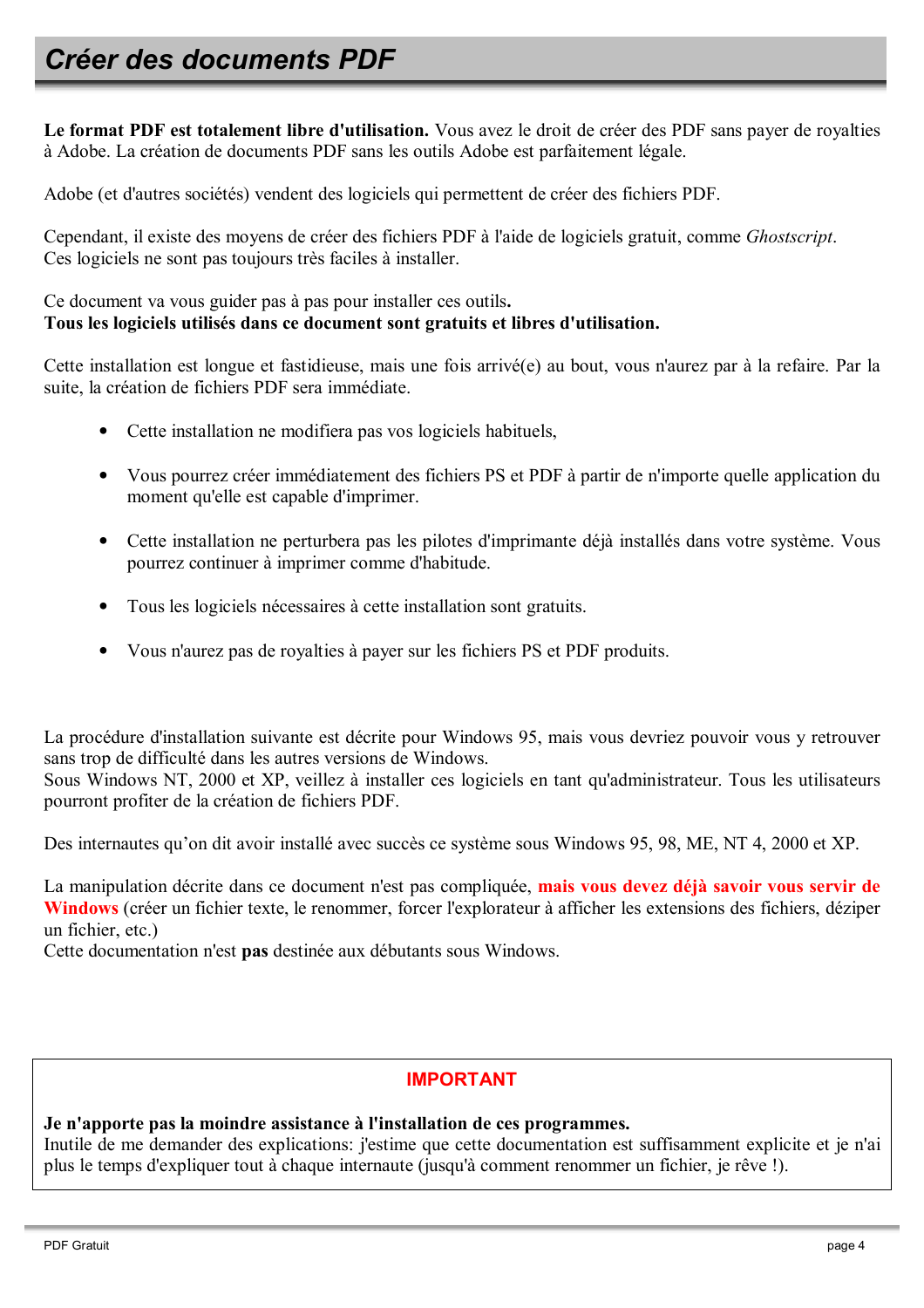## Les étapes

Nous allons avoir besoin de

- AdobePS, un pilote d'imprimante Postscript que nous allons installer (même si vous n'avez pas d'imprimante Postscript!) et qui servira à produire des fichiers Postscript (.PS) en imprimant à partir de n'importe quelle application.
- $\bullet$ Redmon, qui va récupérer à la volée ces fichiers Postscript et les envoyer à Ghostscript.
- Ghostscript, qui va transformer les fichiers Postscript en fichiers PDF.

L'installation de GSView est falcultative, mais ce programme peut rendre service dans certains cas (par exemple pour convertir manuellement des fichiers .PS en .PDF).

Pour mieux comprendre ce qui se passe, un petit schéma:



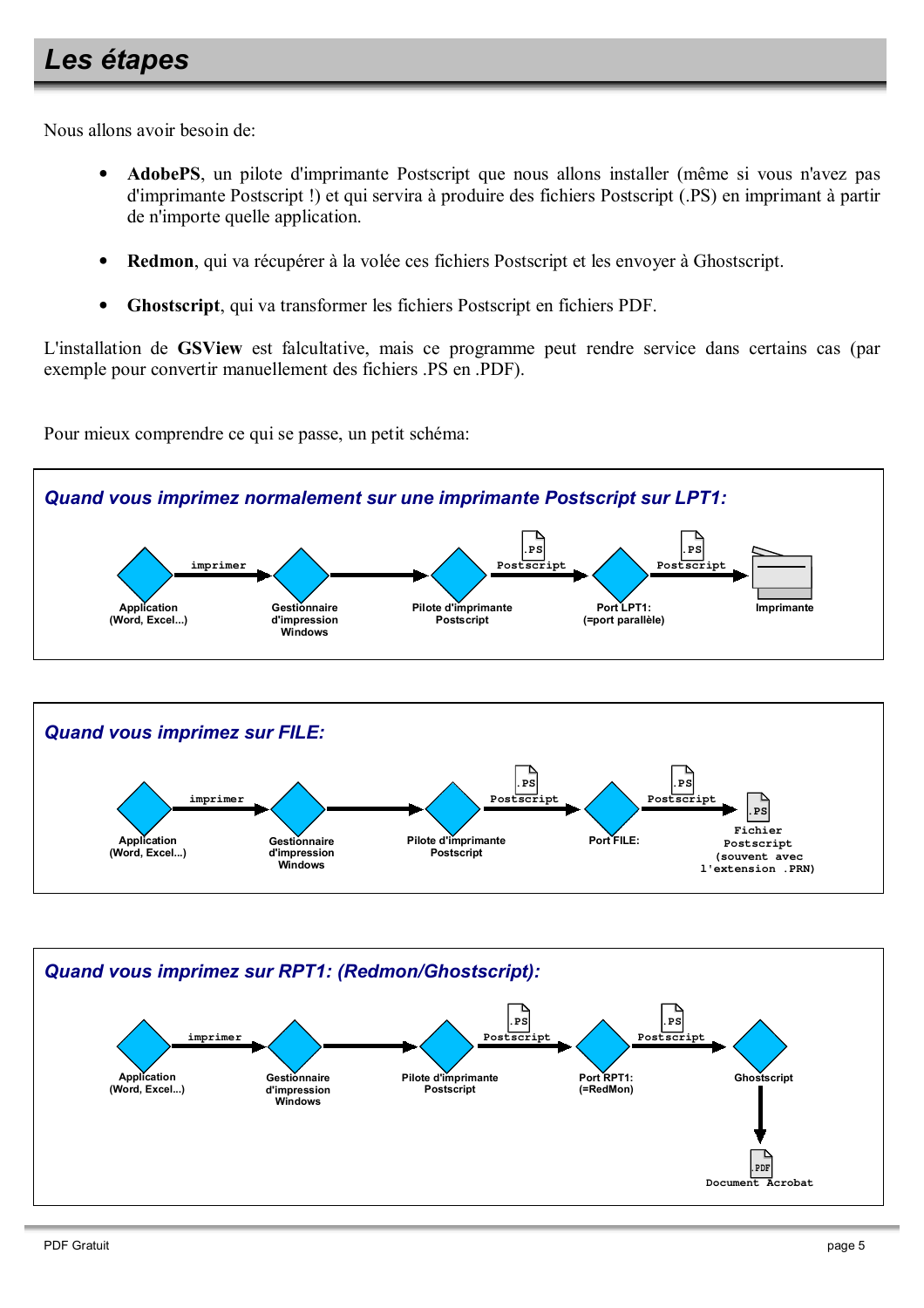Voici où vous procurer les programmes nécessaires à cette installation:

| Adobe Universal PostScript Windows Driver Installer 1.0.6 - French                       |                    |
|------------------------------------------------------------------------------------------|--------------------|
| Site: http://www.adobe.com/support/downloads/pdrvwin.htm                                 |                    |
| AdobePS: http://download.adobe.com/pub/adobe/printerdrivers/win/1.x/winstfre.exe         | (7 834 972 octets) |
| Adobe PPD: http://download.adobe.com/pub/adobe/printerdrivers/win/all/ppdfiles/adobe.zip | 34 170 octets)     |
|                                                                                          |                    |
| <b>Ghostscript / GSView / Redmon</b>                                                     |                    |
| Site: http://www.cs.wisc.edu/~ghost/                                                     |                    |
| Ghostscript 7.04: ftp://mirror.cs.wisc.edu/pub/mirrors/ghost/AFPL/gs704/gs704w32.exe     | 6 208 000 octets)  |
| Redmon 1.7: ftp://mirror.cs.wisc.edu/pub/mirrors/ghost/ghostgum/redmon17.zip             | 606 919 octets)    |
| GSView 4.3: ftp://mirror.cs.wisc.edu/pub/mirrors/ghost/ghostgum/gsv43w32.exe             | (1340 928 octets)  |

Note : Entre le moment où j'écris ces lignes et le moment où vous lisez ce document, les adresses des fichiers ont peut-être changé. Vous devriez pouvoir les retrouver asser facilement (par exemple en tapant 'Ghostscript' sur http://www.yahoo.com ou http://google.com)

De nouvelles versions de ces logiciels ont pu également sortir. Je n'ai testé qu'avec les versions indiquées dans ce document. Utilisez d'autres versions à vos risques et périls.

A vous de lire intelligemment mon document. Je sous-entend par là :

- Je n'ai décris l'installation que pour Windows 95. A vous d'adapter aux autres versions de Windows  $\bullet$ (les écrans de configuration sont différents.).
- Je n'ai décris l'installation que pour les versions des logiciels indiqués. A vous d'adapter les chemins  $\bullet$ pour les autres versions de ces logiciels (par exemple, il est évident que le chemin c:\gs\gs7.04\lib\ sera différent pour des versions de Ghostscript autres que la 7.04).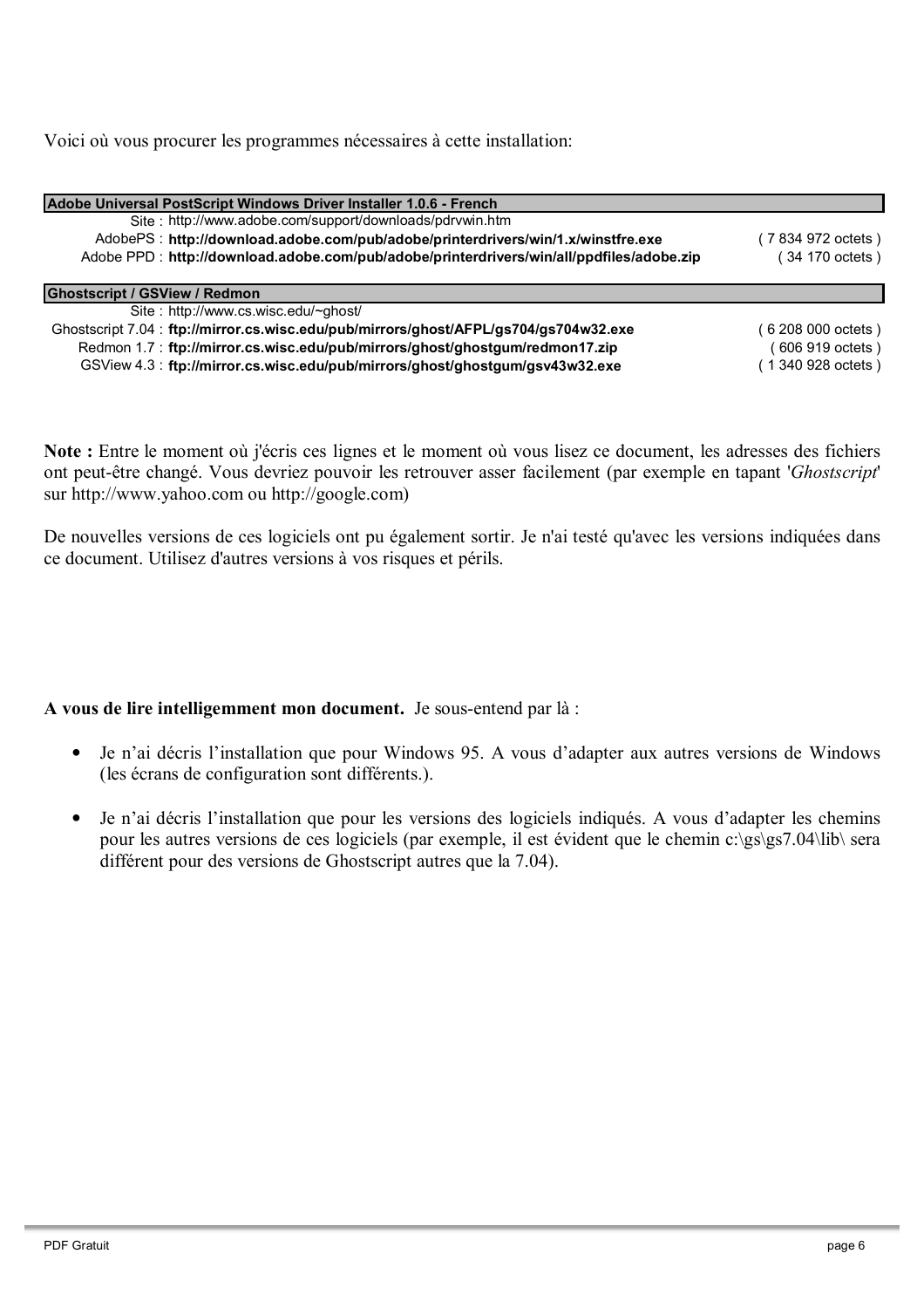## **Installation d'AdobePS**

Dézippez le fichier adobe.zip vers un répertoire de votre choix. Vous devez obtenir des fichiers .ppd.

Nous allons maintenant installer AdobePS lui-même.



Double-cliquez sur l'icône.



Cliquez sur 'Suivant'.

| Contrat de licence pour l'utilisateur final                                                                                                                                                                                                                                                                                                                                                                                                                                                                                                                                                                                                              |  |
|----------------------------------------------------------------------------------------------------------------------------------------------------------------------------------------------------------------------------------------------------------------------------------------------------------------------------------------------------------------------------------------------------------------------------------------------------------------------------------------------------------------------------------------------------------------------------------------------------------------------------------------------------------|--|
| Veuillez lire le contrat de licence suivant. Utilisez la barre de défilement pour<br>visualiser la suite du contrat.                                                                                                                                                                                                                                                                                                                                                                                                                                                                                                                                     |  |
| - compris, s'il y a lieu, aux dispositions du décret (Executive Order) 11246, telles qu'elles ont<br>été modifiées, Paragraphe 402 de la Vietnam Era Veterans Readjustment Assistance Act<br>(loi sur l'aide à la réadaptation des vétérans du Vietnam) de 1974 (38 USC 4212), et<br>Paragraphe 503 de la Rehabilitation Act (loi sur la réhabilitation) de 1973, tel qu'il a été<br>modifié, et aux réglementations spécifiées dans 41 CFR sections 60-1 à 60-60, 60-250, et<br>60-741. Les réglementations et les dispositions relatives aux actions affirmatives<br>contenues dans la phrase précédente sont intégrées par référence dans ce Contrat. |  |
| Tous droits inédits réservés en vertu des lois des États-Unis sur les droits de propriété<br>intellectuelle (copyright).<br>Adobe Systems Incorporated, 345 Park Avenue, San Jose, CA 95110.                                                                                                                                                                                                                                                                                                                                                                                                                                                             |  |
| PostScript est une marque de Adobe Systems Incorporated.                                                                                                                                                                                                                                                                                                                                                                                                                                                                                                                                                                                                 |  |
| SI VOUS ACCEPTEZ LES TERMES DU CONTRAT, CLIQUEZ SUR "ACCEPTER". SINON,<br>CLIQUEZ SUR "REFUSER" ET QUITTEZ LE PROGRAMME D'INSTALLATION. DANS CE<br>CAS, VOUS NE POURREZ PAS UTILISER CE LOGICIEL.                                                                                                                                                                                                                                                                                                                                                                                                                                                        |  |
| < Précédent<br><b>REFUSER</b>                                                                                                                                                                                                                                                                                                                                                                                                                                                                                                                                                                                                                            |  |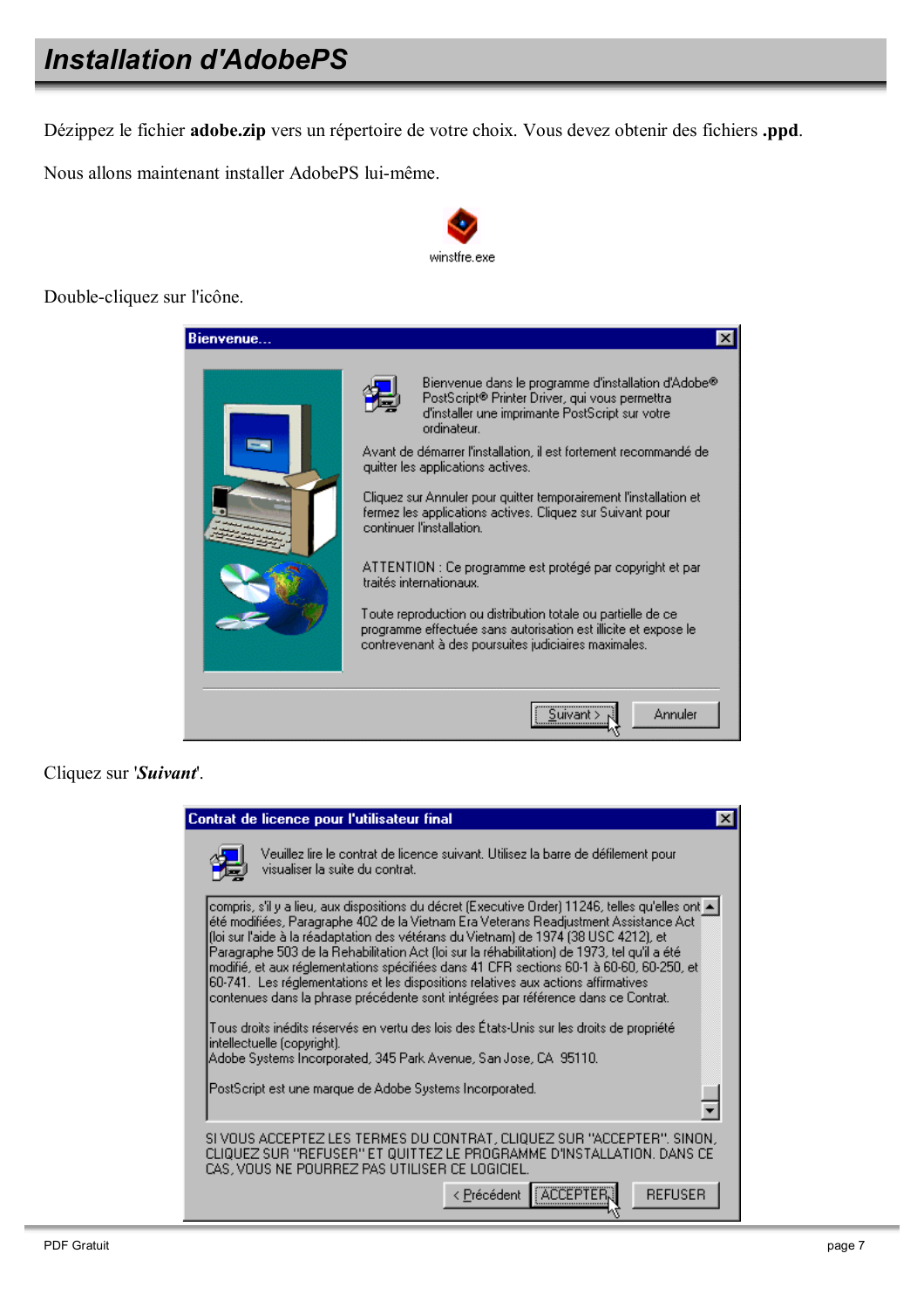#### Cliquez sur 'ACCEPTER'.



Sélectionnez 'Connexion directe à l'ordinateur (imprimante locale)' et cliquez sur 'Suivant'.

| Sélection du port local |                                                                                                                                                                                                                                                                                                                                                                                | $\boldsymbol{\mathsf{x}}$ |
|-------------------------|--------------------------------------------------------------------------------------------------------------------------------------------------------------------------------------------------------------------------------------------------------------------------------------------------------------------------------------------------------------------------------|---------------------------|
|                         | Cliquez sur le port que vous souhaitez utiliser avec cette<br>imprimante.<br>Cliquez sur Configurer le port pour visualiser ou modifier les<br>paramètres de ce port.<br>Ports disponibles :<br>COM1:<br>Port de communication<br>COM2:<br>Port de communication<br>FILE:<br>Crée un fichier sur le disque-<br>LPT <sub>1</sub> :<br>Port imprimante ECP<br>Configurer le port |                           |
|                         | Suivant > .<br>Annuler<br>< <u>P</u> récédent                                                                                                                                                                                                                                                                                                                                  |                           |

Cliquez sur 'FILE: Créer un fichier sur le disque' puis 'Suivant'.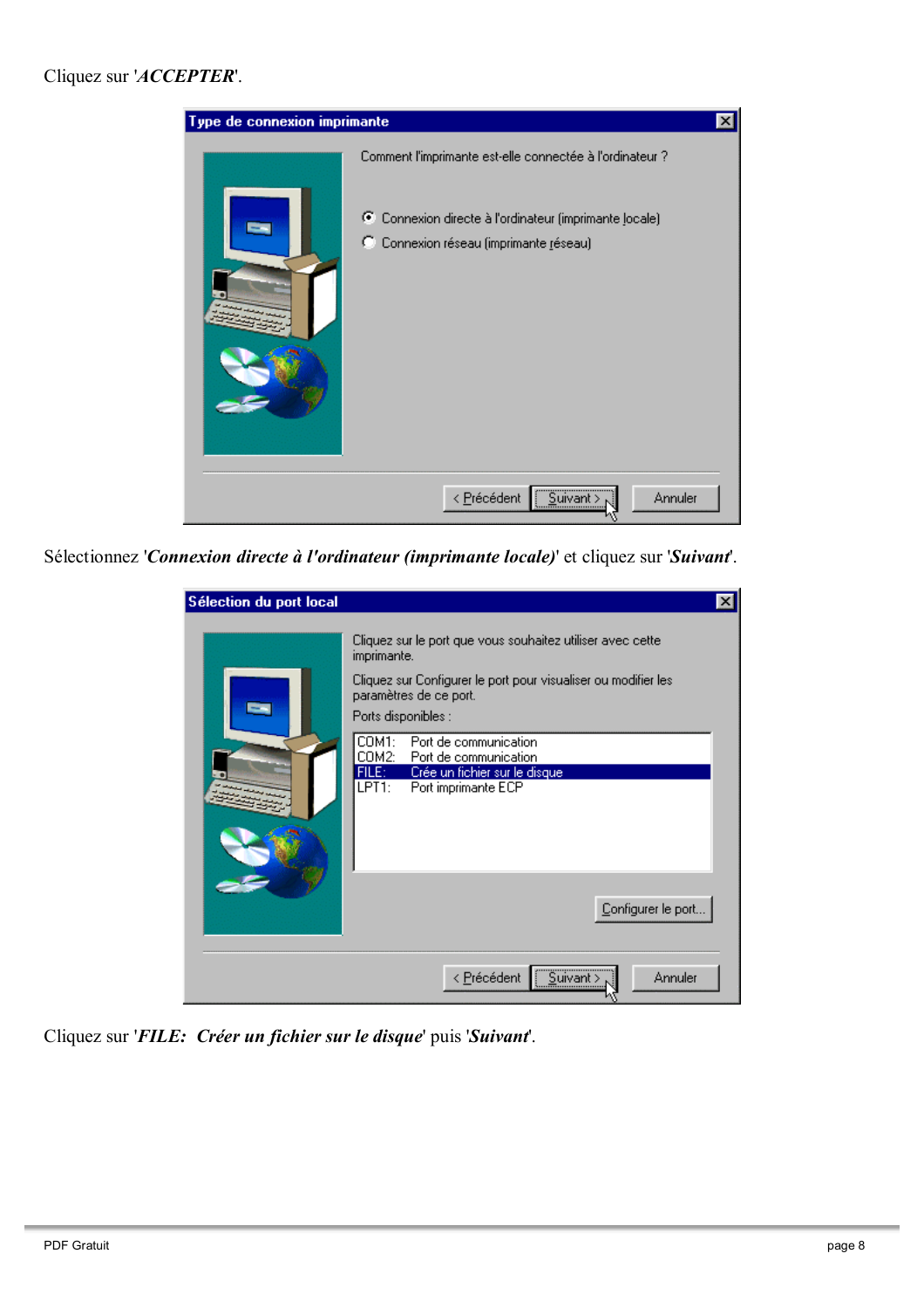|               | Sélection d'un modèle d'imprimante                                                                                                                                                                                                                                                                                                                        |                |             |              |               |
|---------------|-----------------------------------------------------------------------------------------------------------------------------------------------------------------------------------------------------------------------------------------------------------------------------------------------------------------------------------------------------------|----------------|-------------|--------------|---------------|
|               | Sélectionnez le modèle de votre imprimante. S'il ne figure pas dans la liste, cliquez<br>sur Parcourir afin de rechercher d'autres imprimantes ou consultez la documentation<br>de votre imprimante pour repérer les imprimantes compatibles.<br>Si la liste ne mentionne aucune imprimante compatible, sélectionnez Adobe Generic<br>PostScript Printer. |                |             |              |               |
| Imprimantes : |                                                                                                                                                                                                                                                                                                                                                           |                |             |              |               |
|               | Generic PostScript Printer                                                                                                                                                                                                                                                                                                                                |                |             |              |               |
|               |                                                                                                                                                                                                                                                                                                                                                           |                |             |              |               |
|               |                                                                                                                                                                                                                                                                                                                                                           |                |             |              |               |
|               |                                                                                                                                                                                                                                                                                                                                                           |                |             |              |               |
|               |                                                                                                                                                                                                                                                                                                                                                           |                |             |              |               |
|               |                                                                                                                                                                                                                                                                                                                                                           |                |             |              |               |
|               |                                                                                                                                                                                                                                                                                                                                                           |                |             |              |               |
|               |                                                                                                                                                                                                                                                                                                                                                           |                |             |              |               |
|               | DEFPRTR2.PPD                                                                                                                                                                                                                                                                                                                                              | $13470$ octets |             | 04/23/02     | <br>Parcourir |
|               |                                                                                                                                                                                                                                                                                                                                                           |                |             |              |               |
|               |                                                                                                                                                                                                                                                                                                                                                           |                |             |              |               |
|               |                                                                                                                                                                                                                                                                                                                                                           |                | < Précédent | $S$ uivant > | Annuler       |

Cliquez sur le bouton '*Parcourir...*'.

| Imprimantes:                                     | $D$ ossiers :           |         |
|--------------------------------------------------|-------------------------|---------|
|                                                  |                         | OΚ      |
| <b>Acrobat Distiller</b><br>Acrobat Distiller CS | C:\download\Adobe       |         |
| Acrobat Distiller CT                             | c۸                      | Annuler |
| Acrobat Distiller J<br>Acrobat Distiller K       | download<br>Adobe<br>Ŧ. |         |
|                                                  | μζ                      | Réseau  |
|                                                  |                         |         |
|                                                  |                         |         |
|                                                  |                         |         |
|                                                  | Lecteurs :              |         |
|                                                  | c: ibm_prim             |         |

Sélectionnez le répertoire où vous avez dézippé les fichiers .PPD et cliquez sur ' $OK$ '.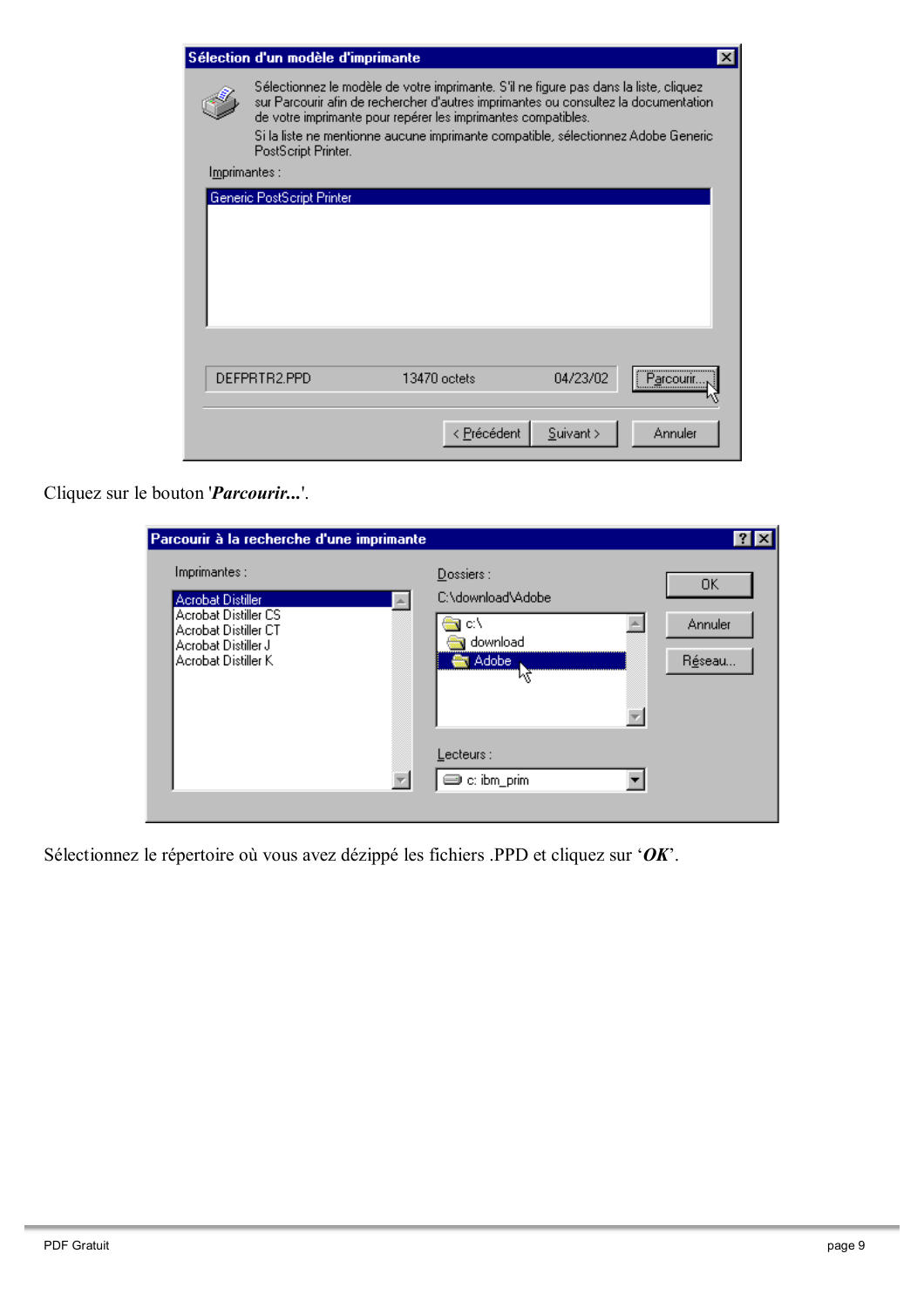|               | Sélection d'un modèle d'imprimante                                                                                                                                                                                                                                                                                                                        |              |              | $\vert x \vert$ |
|---------------|-----------------------------------------------------------------------------------------------------------------------------------------------------------------------------------------------------------------------------------------------------------------------------------------------------------------------------------------------------------|--------------|--------------|-----------------|
|               | Sélectionnez le modèle de votre imprimante. S'il ne figure pas dans la liste, cliquez<br>sur Parcourir afin de rechercher d'autres imprimantes ou consultez la documentation<br>de votre imprimante pour repérer les imprimantes compatibles.<br>Si la liste ne mentionne aucune imprimante compatible, sélectionnez Adobe Generic<br>PostScript Printer. |              |              |                 |
| Imprimantes : |                                                                                                                                                                                                                                                                                                                                                           |              |              |                 |
|               | <b>Acrobat Distiller</b><br>Acrobat Distiller CS <sup>I</sup> N<br>Acrobat Distiller CT<br>Acrobat Distiller J<br>Acrobat Distiller K<br>Generic PostScript Printer                                                                                                                                                                                       |              |              |                 |
|               | ADIST5.PPD                                                                                                                                                                                                                                                                                                                                                | 17172 octets | 06/05/01     | Parcourir.      |
|               |                                                                                                                                                                                                                                                                                                                                                           | < Précédent  | $S$ uivant > | Annuler         |

Cliquez sur 'Acrobat Distiller', puis sur le bouton 'Suivant'. (En réalité, il s'agit pas d'Acrobat Distiller, mais d'un pilote Postscript conçu pour Acrobat Distiller.)

| Informations sur l'imprimante | $\times$                                                                                                                                                                                                                                                                                                                                      |
|-------------------------------|-----------------------------------------------------------------------------------------------------------------------------------------------------------------------------------------------------------------------------------------------------------------------------------------------------------------------------------------------|
|                               | Vous pouvez saisir un nom pour cette imprimante ou utiliser le<br>nom fourni ci-dessous.<br>Nom de l'i <u>m</u> primante :<br>Acrobat Distiller<br>Voulez-vous utiliser cette imprimante comme imprimante par défaut ?<br>C Oui<br>$\sigma$ Non<br>Voulez-vous imprimer une page de test ?<br><sup>C</sup> Dui (recommandé)<br>$\epsilon$ Non |
|                               | Suivant ><br>< Précédent<br>Annuler                                                                                                                                                                                                                                                                                                           |

Répondez 'Non' aux deux questions et cliquez sur 'Suivant'.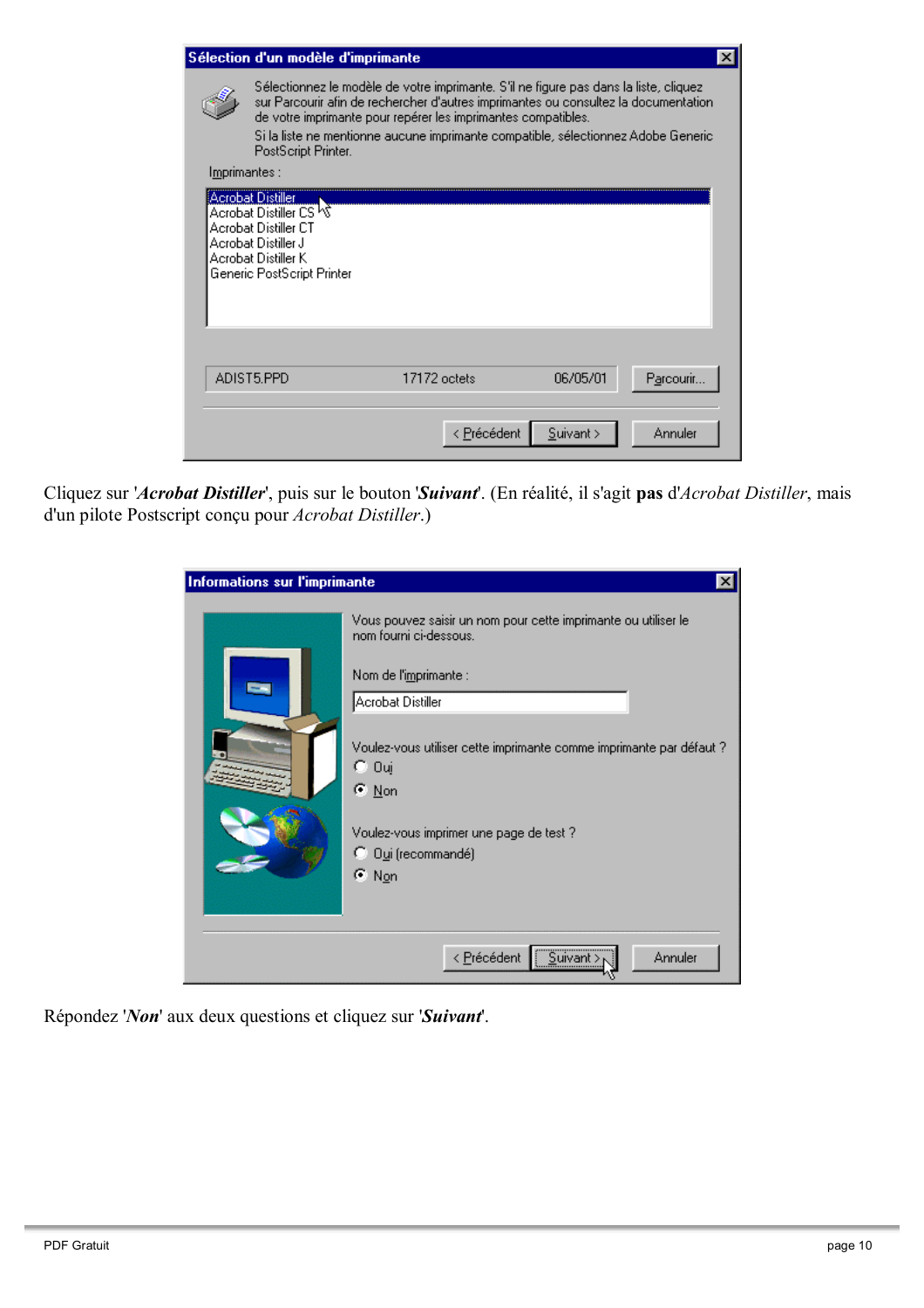

Cliquez sur 'Installer'.

| <b>Configuration de l'imprimante</b> |                                                                                                                                                                                                                                                                                                                                                                                                                                                                                                                                    |
|--------------------------------------|------------------------------------------------------------------------------------------------------------------------------------------------------------------------------------------------------------------------------------------------------------------------------------------------------------------------------------------------------------------------------------------------------------------------------------------------------------------------------------------------------------------------------------|
|                                      | Si vous disposez de fonctions optionnelles pour votre.<br>imprimante (mémoire ou bacs supplémentaires), il est conseillé.<br>de les configurer maintenant.<br>Pour ce faire, sélectionnez Qui, puis cliquez sur Suivant afini<br>d'ouvrir la boîte de dialogue des propriétés de l'imprimante.<br>Activez l'onglet Paramètres du périphérique et configurez<br>l'imprimante. Cliquez ensuite sur OK pour fermer la boîte de<br>dialogue.<br>Voulez-vous configurer votre imprimante maintenant?<br>€ <u>0</u> ui<br>$\epsilon$ Non |
|                                      | <br>Annuler<br>< Précédent<br>Suivant                                                                                                                                                                                                                                                                                                                                                                                                                                                                                              |

Cliquez sur 'Non' et 'Suivant' (nous configurerons l'imprimante plus tard).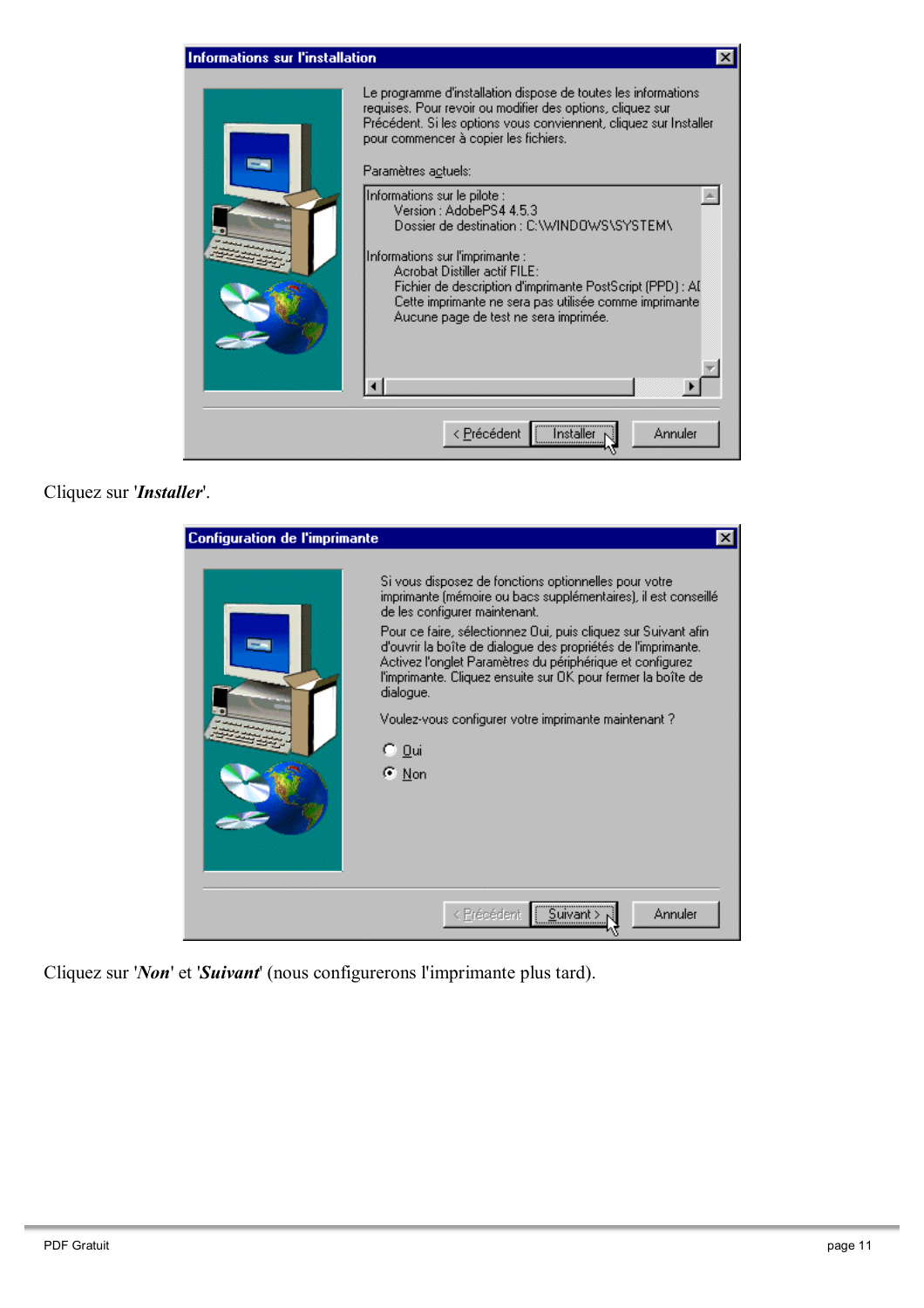

Décochez 'Visualiser le fichier Lisezmoi' et cliquez sur 'Terminer'.

L'installation du pilote postscript Adobe est terminée. Vous voici maintenant avec une nouvelle imprimante virtuelle (vous pouvez aller vérifier dans la liste des imprimantes).

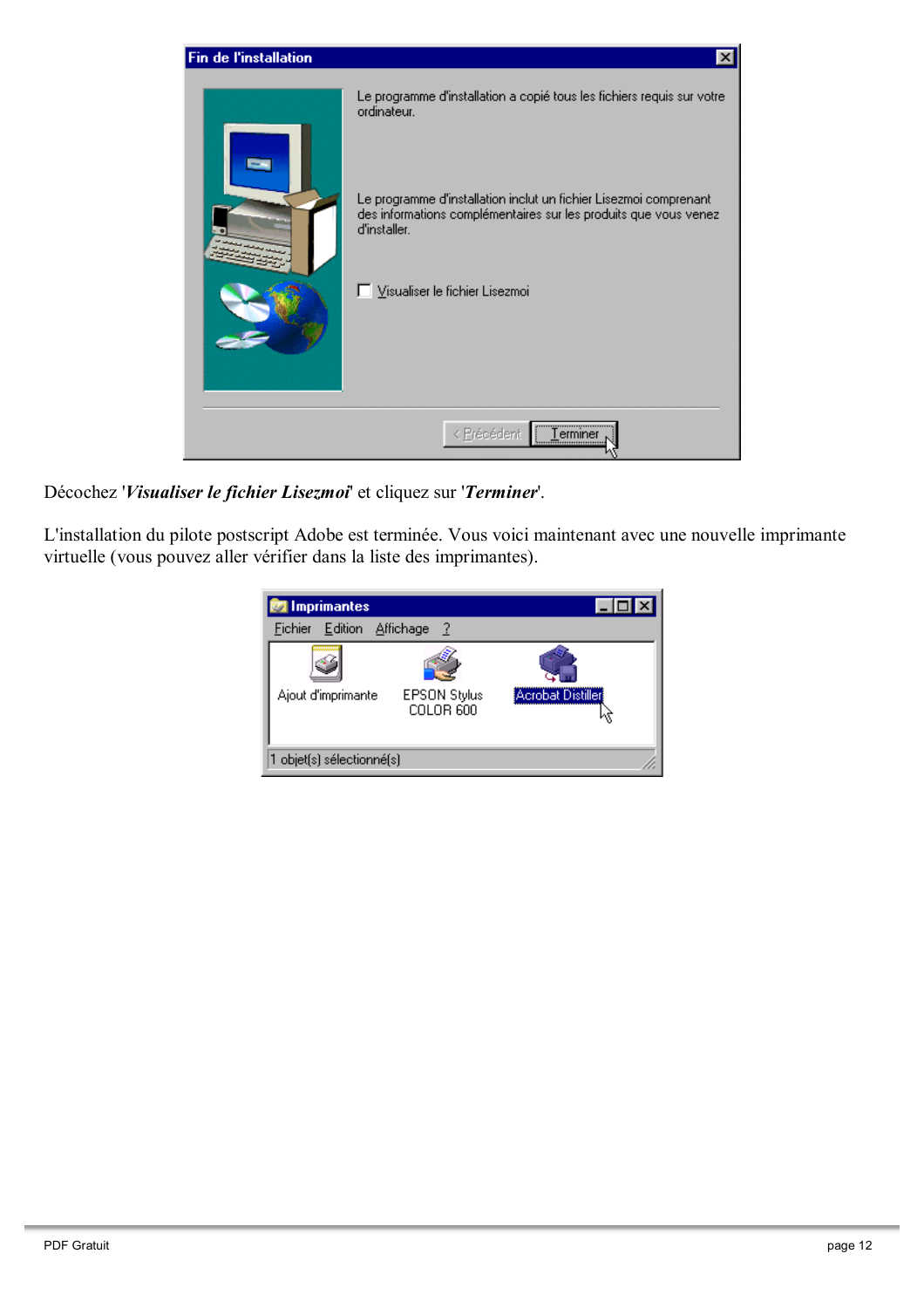

Double-cliquez sur l'icône.

|   | WinZip Self-Extractor - gs704w32.exe                                                                                  |        |
|---|-----------------------------------------------------------------------------------------------------------------------|--------|
| S | This installs AFPL Ghostscript 7.04.<br>AFPL Ghostscript displays, prints and converts PostScript  <br>and PDF files. | Cancel |
|   |                                                                                                                       | About  |

Cliquez sur 'Setup'.

| <b>AFPL Ghostscript Setup</b> |                                        |                                                                                                                                  | ×           |
|-------------------------------|----------------------------------------|----------------------------------------------------------------------------------------------------------------------------------|-------------|
| S                             | This installs<br>AFPL Ghostscript 7.04 |                                                                                                                                  |             |
|                               |                                        | Copyright (C) 1994-2001 artofcode LLC, Benicia, California, U.S.A. All<br>rights reserved. See the file PUBLIC for more details. |             |
|                               | Requires 10 - 20 Mbytes disk space.    |                                                                                                                                  |             |
|                               |                                        |                                                                                                                                  |             |
| Install to directory          |                                        | <b>Install Fonts</b><br>⊽                                                                                                        |             |
| C:\gs                         |                                        |                                                                                                                                  | Browse      |
| Add shortcuts to              |                                        | $\Box$ All Users                                                                                                                 |             |
| Ghostscript                   |                                        |                                                                                                                                  | Browse      |
| Cancel                        |                                        | Help                                                                                                                             | <br>Install |
|                               |                                        |                                                                                                                                  |             |

Ne changez pas le chemin d'installation par défaut. Nous y ferons référence plus tard. Cliquez simplement sur 'Install'.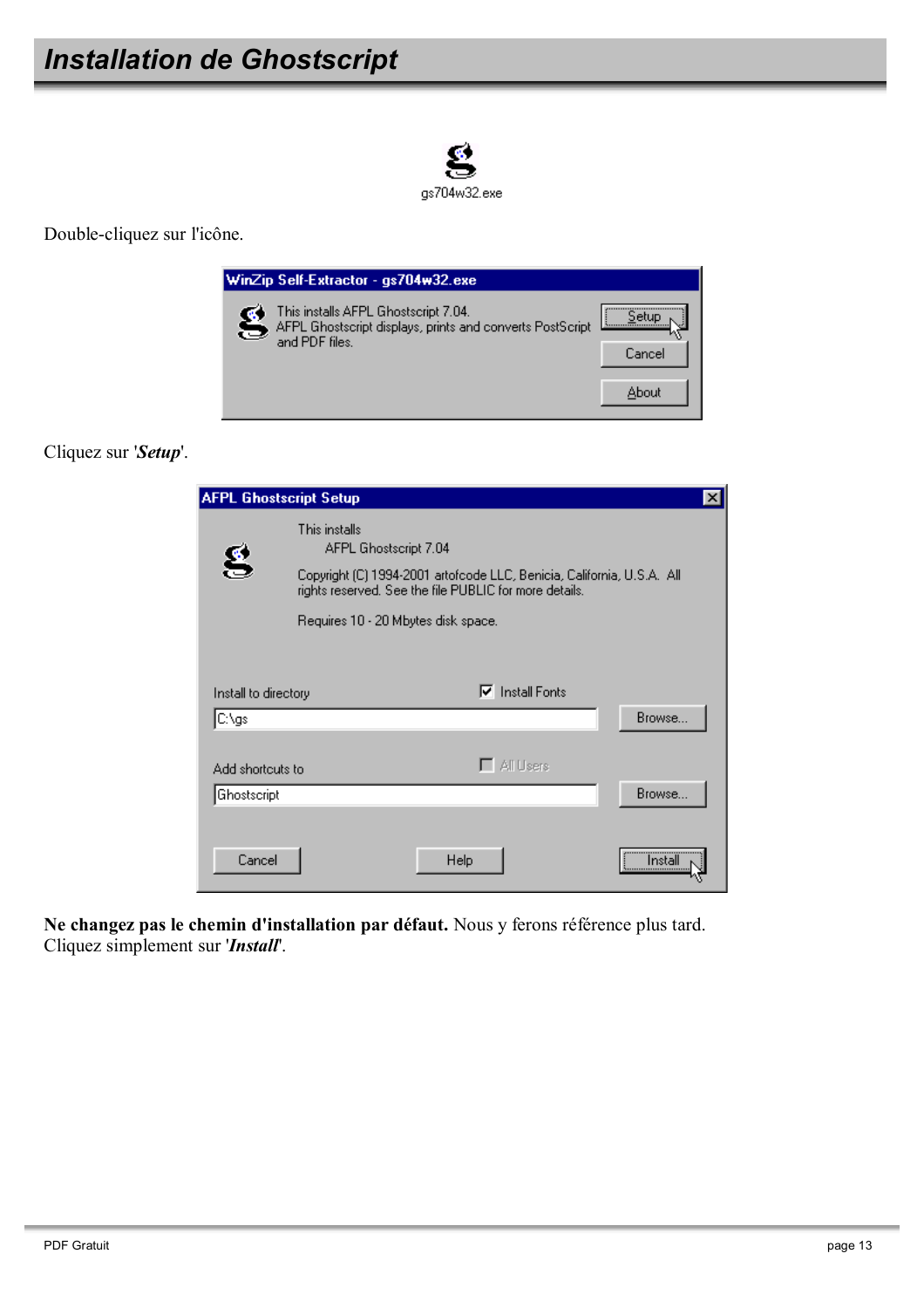| <b>AFPL Ghostscript setup log</b>                                                                                                                                                                                                                                                                                                                                                                                                                     |       |
|-------------------------------------------------------------------------------------------------------------------------------------------------------------------------------------------------------------------------------------------------------------------------------------------------------------------------------------------------------------------------------------------------------------------------------------------------------|-------|
| C:\gs\gs7.04\doc\Psfiles.htm<br>C:\as\as7.04\doc\PUBLIC<br>C:\gs\gs7.04\doc\Public.htm<br>C:\as\as7.04\doc\README<br>C:\as\as7.04\doc\Readme.htm<br>C:\gs\gs7.04\doc\Release.htm<br>C:\as\as7.04\doc\Source.htm<br>C:\gs\gs7.04\doc\Tester.htm<br>C:\gs\gs7.04\doc\Unix-lpr.htm<br>C:\gs\gs7.04\doc\Use.htm<br>C:\gs\gs7.04\doc\Xfonts.htm<br>C:\gs\gs7.04\examples\alphabet.ps<br>C:\gs\gs7.04\examples\annots.pdf<br>C:\gs\gs7.04\examples\chess.ps |       |
|                                                                                                                                                                                                                                                                                                                                                                                                                                                       |       |
| Copy to Clipboard                                                                                                                                                                                                                                                                                                                                                                                                                                     | Cance |

Attendez la fin de l'installation.



L'installation de Ghostscript est terminée.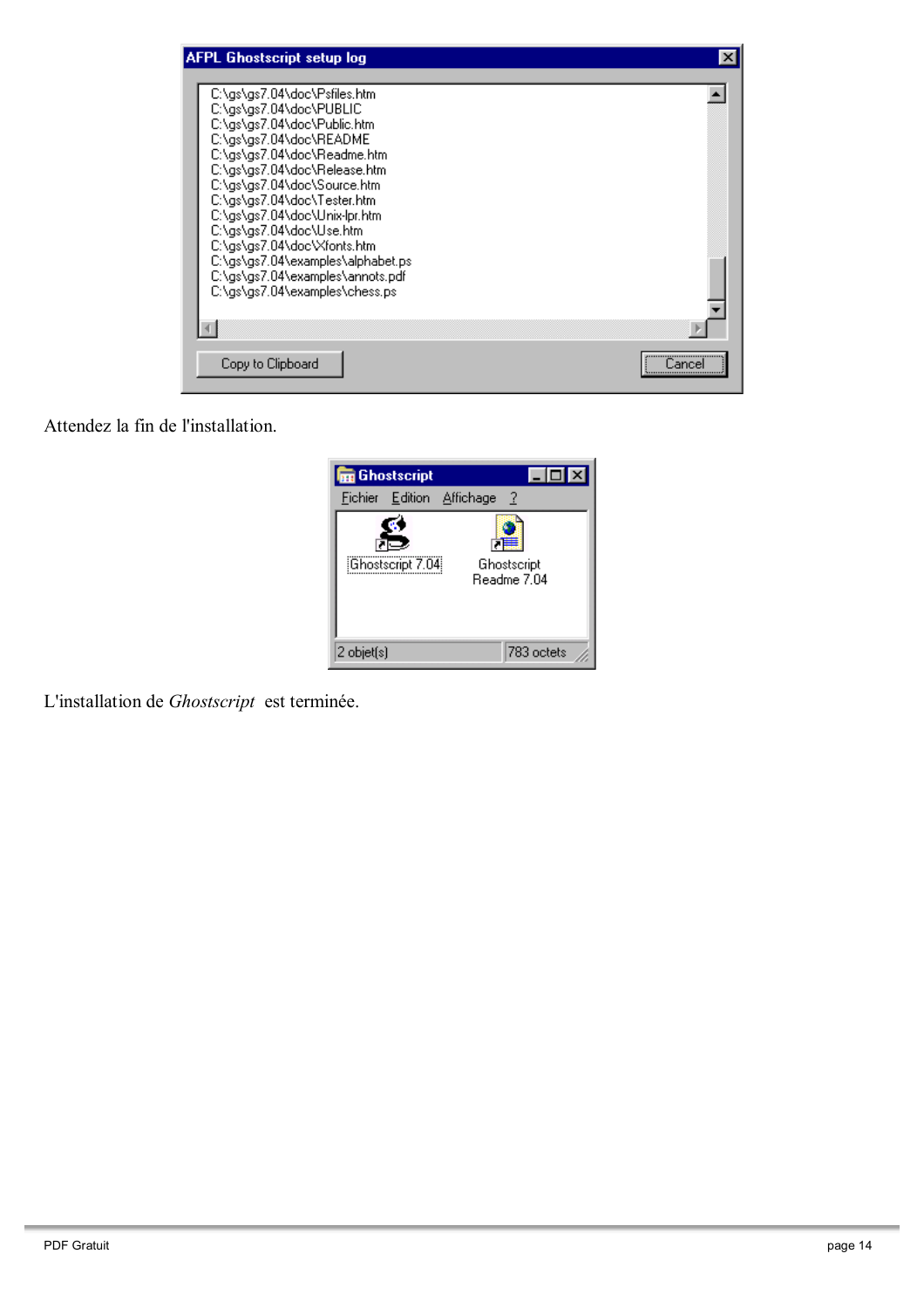## **Installation de Redmon**



Créez un répertoire (où vous voulez) et décompressez le contenu du fichier ZIP dedans.



Double-cliquez sur l'icône.



Cliquez sur ' $\boldsymbol{O}$ ui'.

| <b>RedMon - Redirection Port Monitor</b> |  |
|------------------------------------------|--|
| Installation successful.                 |  |
|                                          |  |

Cliquez sur ' $OK$ .

Redmon est installé.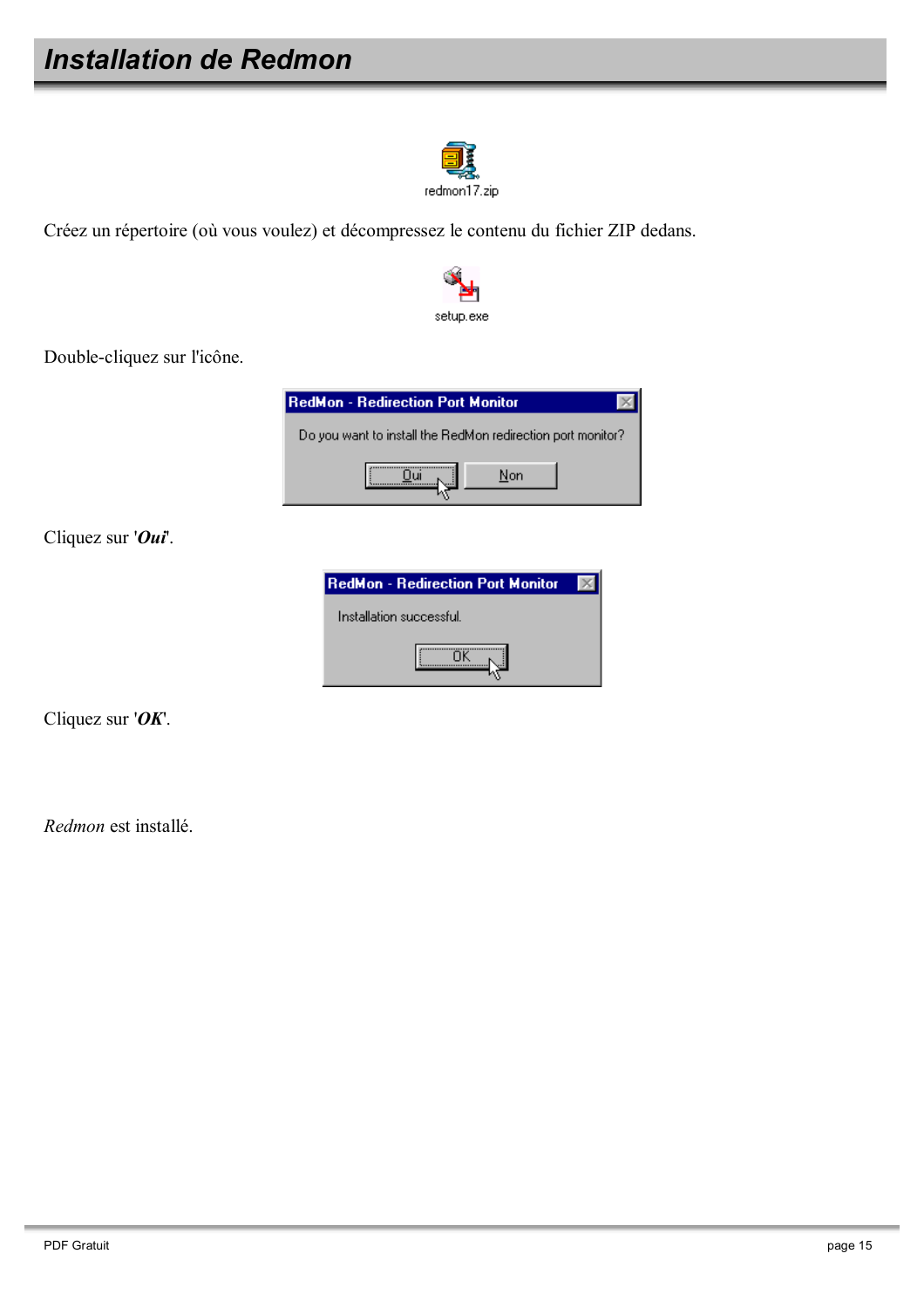## Création du fichier pdfwrite.rsp

Ce fichier va servir à paramétrer la création de fichiers PDF dans Ghotscript. Il s'agit d'un simple fichier texte qui contient quelques lignes.

Créez un fichier texte nommé pdfwrite.rsp et contenant le texte suivant :

```
-Ic:\gs\gs7.04\lib;c:\gs\ fonts-sDEVICE=pdfwrite
-r300-dPDFSETTINGS=/prepress
-dNOPAUSE-dSAFER-dAutoRotatePages=/PageByPage
```
Assurez-vous que ce fichier s'appelle bien pdfwrite.rsp et non pas pdfwrite.rsp.txt. (Configurez l'explorateur de Windows pour le forcer à afficher les extensions de fichiers, sinon vous ne verrez pas le .txt même si il est présent.)

Copiez ce fichier dans le répertoire  $c: \succeq s \setminus$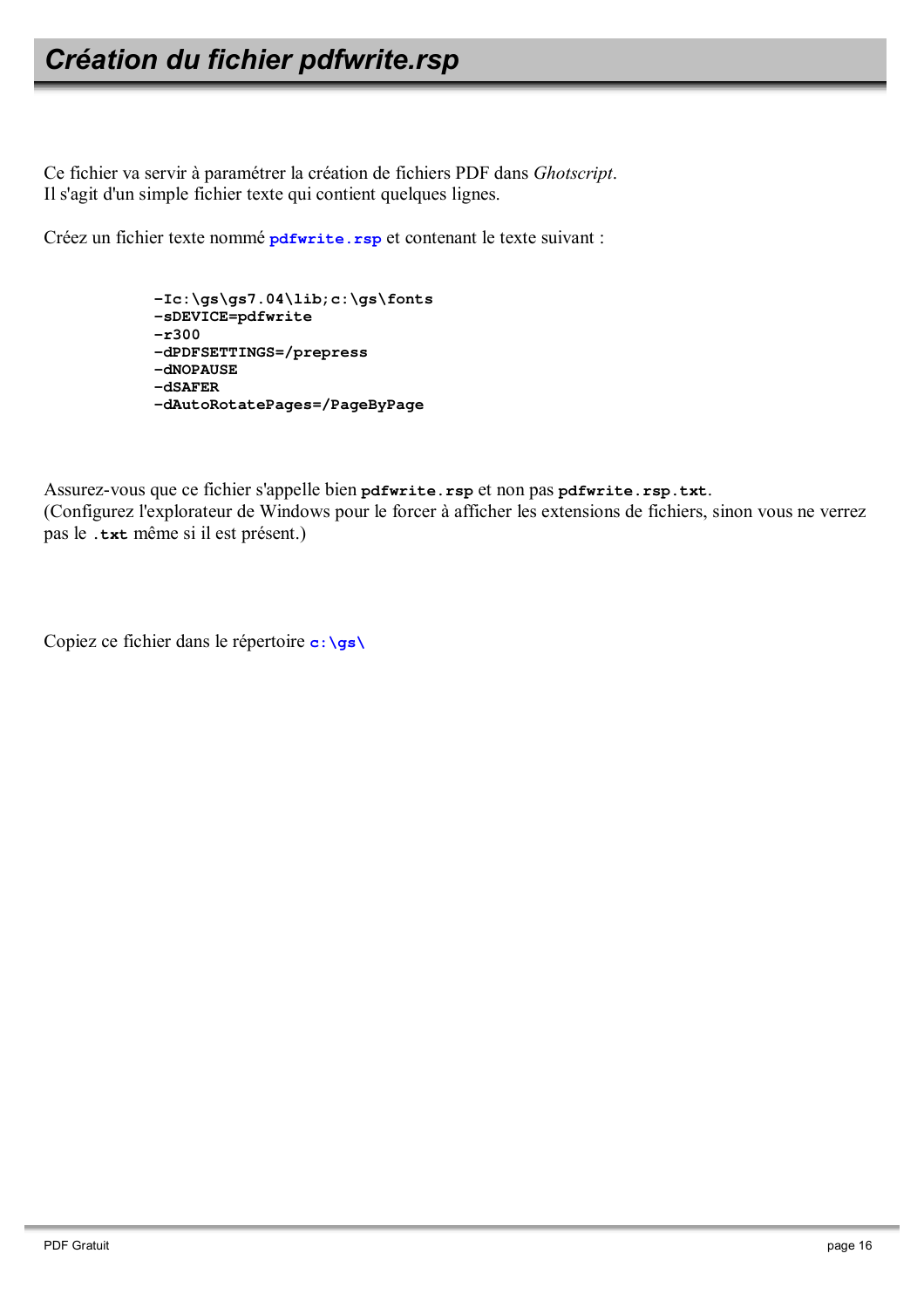Retournez sur la liste des imprimantes:





Cliquez avec le bouton de droite sur l'imprimante Postscript et choisissez 'Propriétés'.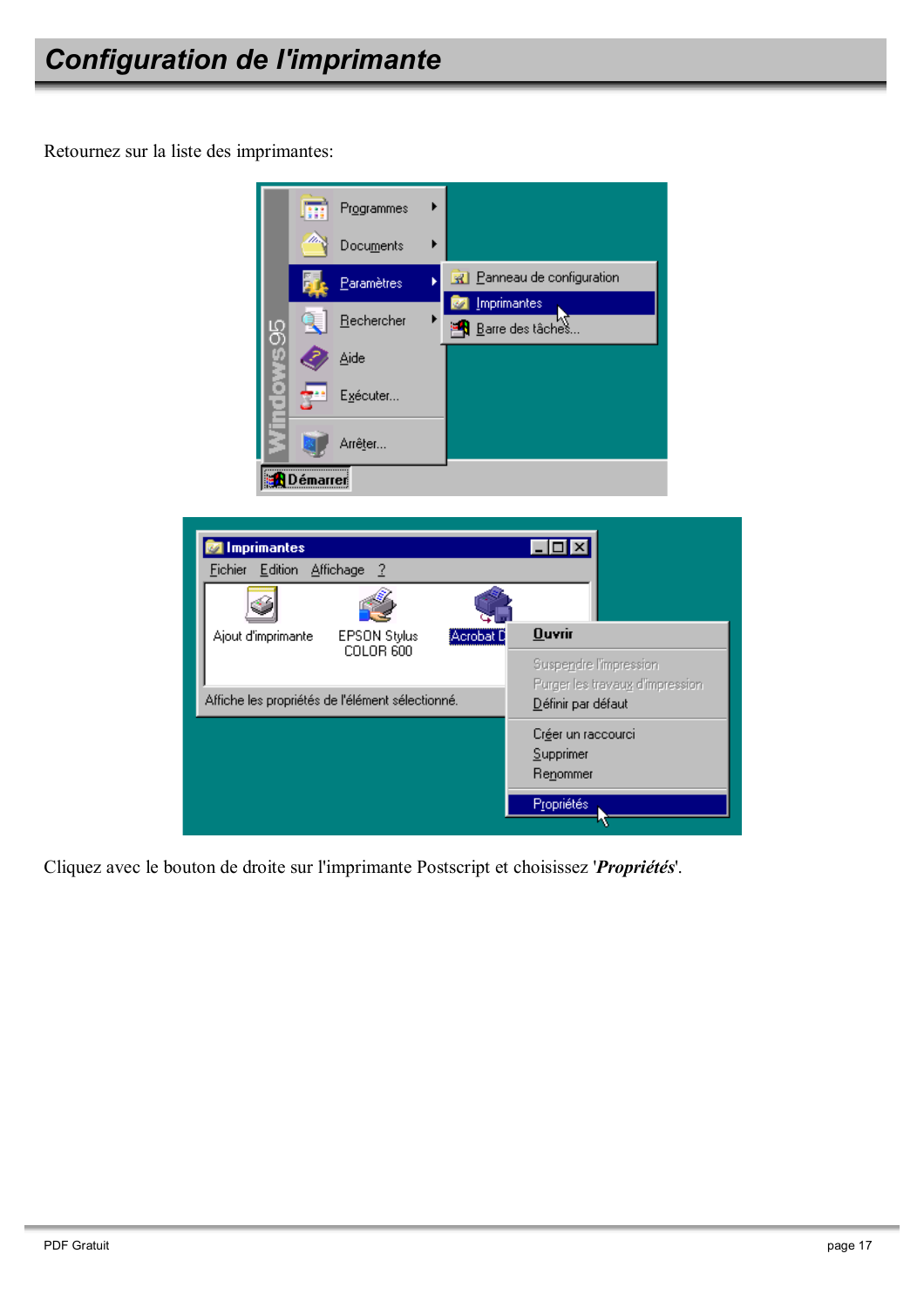| Propriétés de Acrobat Distiller                                                                             |  |  |  |  |
|-------------------------------------------------------------------------------------------------------------|--|--|--|--|
| PostScript<br>Options du périphérique<br>Filigrane<br>Détails<br>Polices<br>Général<br>Papier<br>Graphiques |  |  |  |  |
| <b>Acrobat Distiller</b>                                                                                    |  |  |  |  |
| Imprimer vers :                                                                                             |  |  |  |  |
| FILE: (Crée un fichier sur le disque)<br>Ajouter un port.                                                   |  |  |  |  |
| Supprimer un port.<br>Imprimer en utilisant le pilote suivant :                                             |  |  |  |  |
| AdobePS Acrobat Distiller<br>Nouveau pilote                                                                 |  |  |  |  |
| Capturer le port imprimante<br>Terminer la capture                                                          |  |  |  |  |
| Paramètres du délai:                                                                                        |  |  |  |  |
| 15<br>Pas sélectionné :<br>secondes                                                                         |  |  |  |  |
| 45<br>Essai de retransmission :<br>secondes                                                                 |  |  |  |  |
| Paramètres du spouleur<br>Paramètres du port                                                                |  |  |  |  |
| OΚ<br>Annuler<br>Appliquer                                                                                  |  |  |  |  |

Cliquez sur l'onglet 'Détails' et sur le bouton 'Ajouter un port'.

| Ajout d'un port                           |           |
|-------------------------------------------|-----------|
| Sélectionnez le type de port à ajouter :  |           |
| C Réseau                                  |           |
| Entrez le chemin réseau de l'imprimante : |           |
|                                           | Parcourir |
|                                           |           |
| G.<br>Autre                               |           |
| Cliquez sur le type de port à ajouter :   |           |
| Port local                                |           |
| Redirected Port                           |           |
|                                           |           |
|                                           |           |
|                                           |           |
| OΚ<br>Annuler                             |           |
|                                           |           |

Cliquez sur 'Autre' et 'Redirected Port'.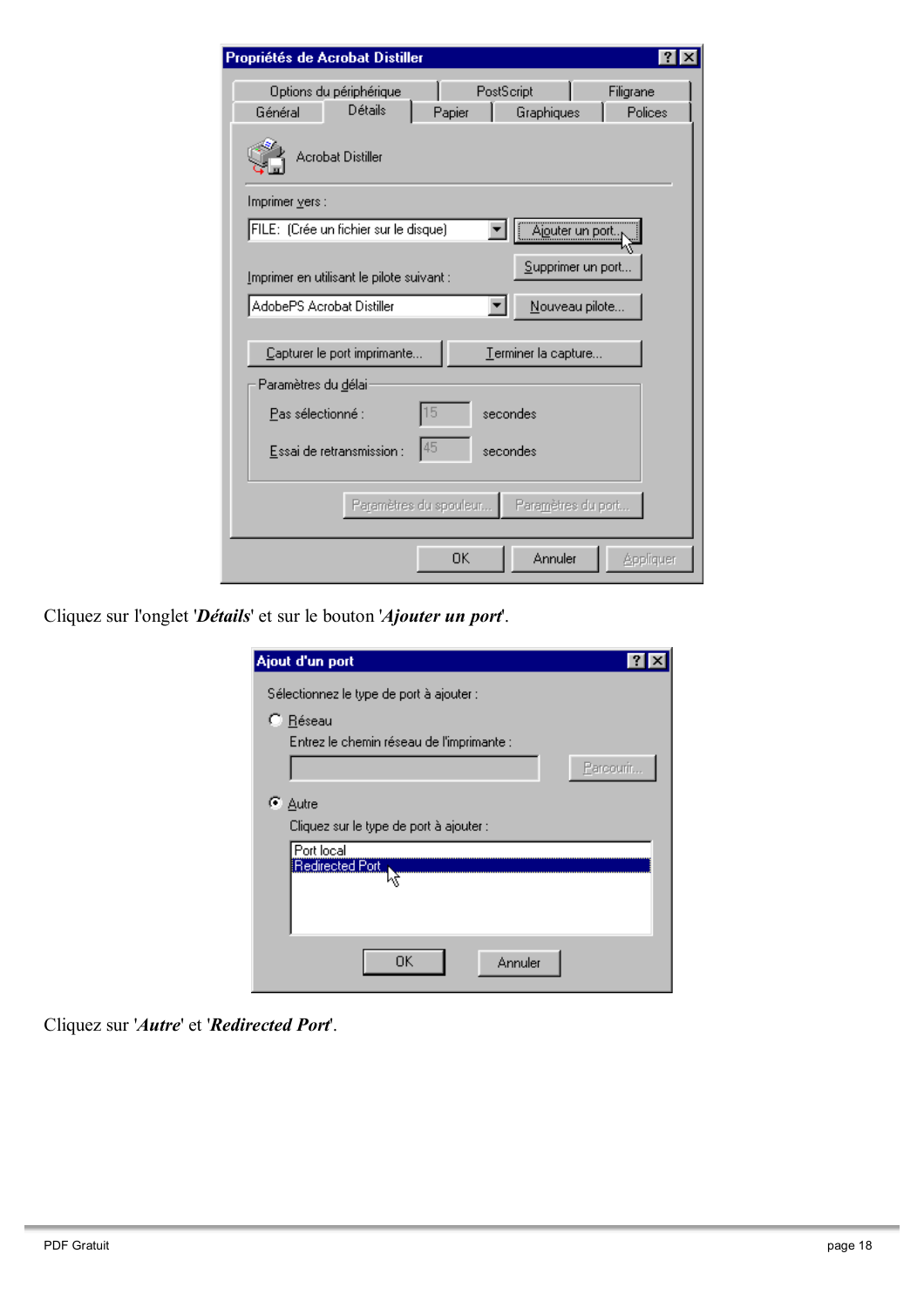| <b>Add Redirected Port</b> |        |      |  |
|----------------------------|--------|------|--|
| Port Name                  |        |      |  |
| RPT1:                      |        |      |  |
|                            |        |      |  |
|                            | Cancel | Help |  |
|                            |        |      |  |

#### Laissez 'RPTI:' et cliquez sur 'OK'.

| Propriétés de Acrobat Distiller                                                                             |  |  |  |
|-------------------------------------------------------------------------------------------------------------|--|--|--|
| PostScript<br>Options du périphérique<br>Filigrane<br>Détails<br>Polices<br>Général<br>Graphiques<br>Papier |  |  |  |
| <b>Acrobat Distiller</b>                                                                                    |  |  |  |
| Imprimer vers :                                                                                             |  |  |  |
| RPT1: (Redirected Port)<br>Ajouter un port                                                                  |  |  |  |
| Supprimer un port<br>Imprimer en utilisant le pilote suivant :                                              |  |  |  |
| AdobePS Acrobat Distiller<br>Nouveau pilote                                                                 |  |  |  |
| Capturer le port imprimante<br>Terminer la capture                                                          |  |  |  |
| Paramètres du délai                                                                                         |  |  |  |
| 15<br>Pas sélectionné :<br>secondes                                                                         |  |  |  |
| 45<br>Essai de retransmission :<br>secondes                                                                 |  |  |  |
| Paramètres du port                                                                                          |  |  |  |
| OΚ<br>Annuler<br>Appliquer                                                                                  |  |  |  |

De retour dans l'onglet 'Détails', cliquez sur le bouton 'Paramètres du spouleur...'.

| Paramètres du spouleur                                            |
|-------------------------------------------------------------------|
| Mise en attente des travaux d'impression (impression plus rapide) |
| C Commencer l'impression après la dernière page                   |
| C Commencer l'impression après la première page                   |
| <b>C</b> Imprimer directement sur l'imprimante                    |
| Format de données :<br>⊟BAW                                       |
| Activer le support bidirectionnel pour cette imprimante           |
| O Désactiver le support bidirectionnel pour cette imprimante      |
| Paramètres par défaut<br>Annuler<br>OΚ                            |

Sélectionnez 'Commencer l'impression après la dernière page'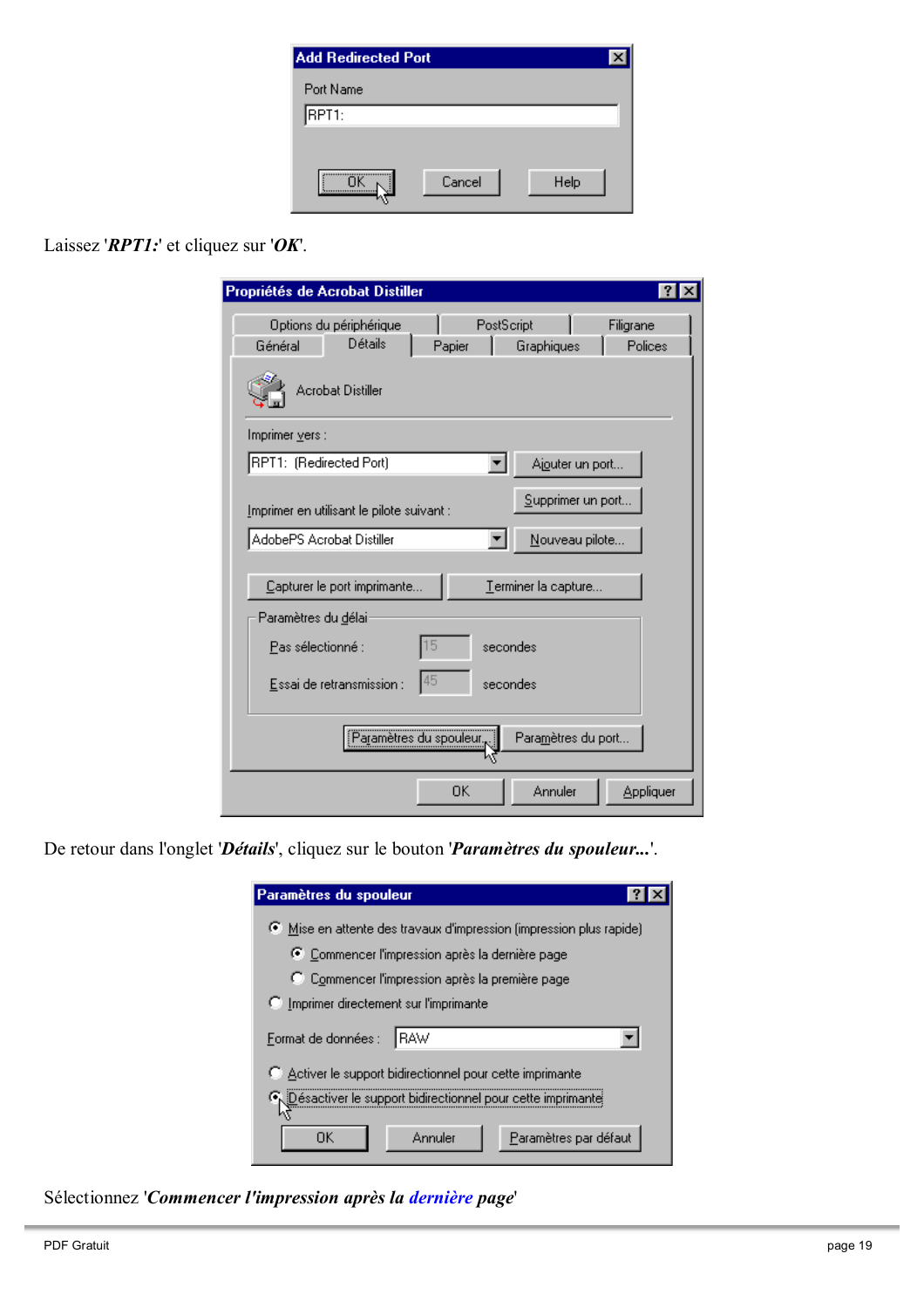et sélectionnez 'Désactiver le support bidirectionnel pour cette imprimante'. Assurez-vous que le '*Format de données*' est RAW et non pas EMF. Enfin, cliquez sur ' $OK$ .

| Propriétés de Acrobat Distiller                             |                      |                     |                      |  |
|-------------------------------------------------------------|----------------------|---------------------|----------------------|--|
| Options du périphérique<br>Détails<br>Général               | PostScript<br>Papier | Graphiques          | Filigrane<br>Polices |  |
| <b>Acrobat Distiller</b>                                    |                      |                     |                      |  |
| Imprimer vers :                                             |                      |                     |                      |  |
| RPT1: (Redirected Port)                                     |                      | Ajouter un port     |                      |  |
| <u>I</u> mprimer en utilisant le pilote suivant :           |                      | Supprimer un port   |                      |  |
| AdobePS Acrobat Distiller                                   |                      | Nouveau pilote      |                      |  |
| Capturer le port imprimante                                 |                      | Terminer la capture |                      |  |
| Paramètres du délai:                                        |                      |                     |                      |  |
| 15<br>Pas sélectionné :<br>secondes                         |                      |                     |                      |  |
| 45<br>Essai de retransmission :<br>secondes                 |                      |                     |                      |  |
| .<br>Para <u>m</u> ètres du port.<br>Paramètres du spouleur |                      |                     |                      |  |
|                                                             | 0K                   | Annuler             | Appliquer            |  |

De retour dans l'onglet 'Détails', cliquez sur le bouton 'Paramètres du port...'.

| <b>RPT1: Properties</b>             |                                                            | $\boldsymbol{\mathsf{x}}$ |
|-------------------------------------|------------------------------------------------------------|---------------------------|
|                                     | Redirect this port to the program:                         |                           |
|                                     | C:\gs\gs7.04\bin\gswin32c.exe<br><b>Browse</b>             |                           |
|                                     | Arguments for this program are:                            |                           |
|                                     | @c:\gs\pdfwrite.rsp -sOutputFile="%1.pdf" -c save pop -f - |                           |
|                                     |                                                            |                           |
| Output:                             | Prompt for filename                                        |                           |
| Printer:                            | EPSON Stylus COLOR 600<br><b>Print Errors</b>              |                           |
| Run:                                | Normal<br>$\Box$ Bun as User                               |                           |
| Shut down delay:                    | 300<br>seconds                                             |                           |
|                                     |                                                            |                           |
| $\overline{\overline{\text{OK}}}$ . | Cancel<br>Help<br>Log File                                 |                           |

Configurez l'écran comme ci-dessus. Dans 'Redirect this port to the program:' entrez:  $C:\gs\gs$ 7.04\bin\gswin32c.exe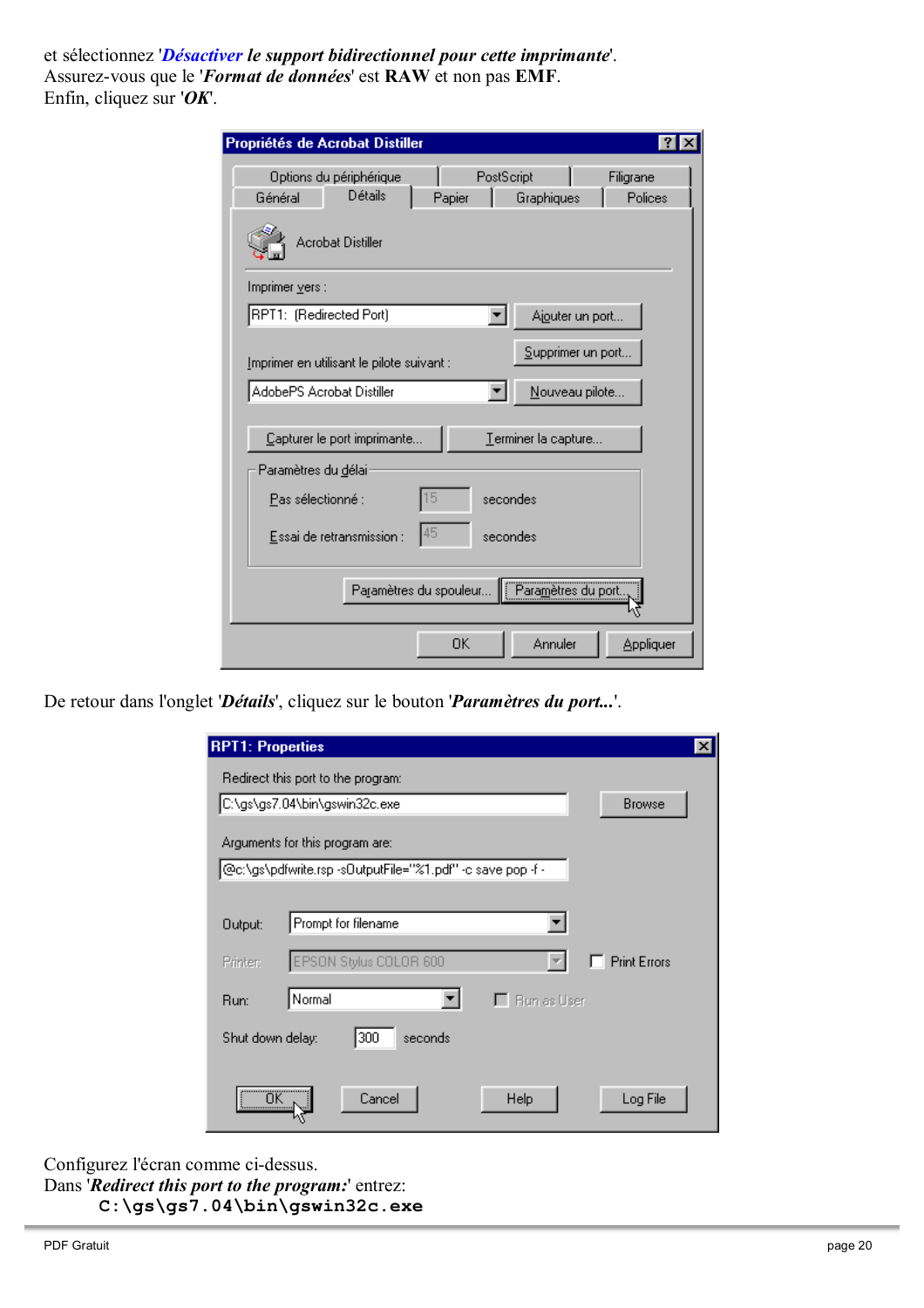```
Dans 'Arguments for this program are:' entrez:
     @c:\gs\pdfwrite.rsp -s0utputFile="%1.pdf" -c save pop -f -
```
En fin de ligne, n'oubliez pas l'espace et le tiret  $(-)$  après le  $-\mathbf{f}$ .

| Papier<br>Graphiques<br>Général<br><b>Détails</b><br>PostScript<br>Options du périphérique<br>Filigrane<br>Format d'impression PostScript :<br>PostScript (optimiser pour vitesse)<br>En-tête PostScript<br>○ Télécharger l'en-tête à chaque impression<br>C En-tête téléchargé et conservé<br>Envoyer l'en-tête maintenant<br>Ⅳ Message d'erreur d'impression PostScript<br>Délais d'attente PostScript:<br>Secondes<br>Délaj d'attente du travail :<br>0<br>240 릨<br>Secondes<br>Délai d'attente imparti : |  |         |
|--------------------------------------------------------------------------------------------------------------------------------------------------------------------------------------------------------------------------------------------------------------------------------------------------------------------------------------------------------------------------------------------------------------------------------------------------------------------------------------------------------------|--|---------|
|                                                                                                                                                                                                                                                                                                                                                                                                                                                                                                              |  | Polices |
|                                                                                                                                                                                                                                                                                                                                                                                                                                                                                                              |  |         |
|                                                                                                                                                                                                                                                                                                                                                                                                                                                                                                              |  |         |
|                                                                                                                                                                                                                                                                                                                                                                                                                                                                                                              |  |         |
|                                                                                                                                                                                                                                                                                                                                                                                                                                                                                                              |  |         |
|                                                                                                                                                                                                                                                                                                                                                                                                                                                                                                              |  |         |
|                                                                                                                                                                                                                                                                                                                                                                                                                                                                                                              |  |         |
|                                                                                                                                                                                                                                                                                                                                                                                                                                                                                                              |  |         |
|                                                                                                                                                                                                                                                                                                                                                                                                                                                                                                              |  |         |
|                                                                                                                                                                                                                                                                                                                                                                                                                                                                                                              |  |         |
|                                                                                                                                                                                                                                                                                                                                                                                                                                                                                                              |  |         |
|                                                                                                                                                                                                                                                                                                                                                                                                                                                                                                              |  |         |
|                                                                                                                                                                                                                                                                                                                                                                                                                                                                                                              |  |         |
|                                                                                                                                                                                                                                                                                                                                                                                                                                                                                                              |  |         |
|                                                                                                                                                                                                                                                                                                                                                                                                                                                                                                              |  |         |
| Aide<br>Par défaut<br>Avancées                                                                                                                                                                                                                                                                                                                                                                                                                                                                               |  |         |
| OΚ<br>Annuler<br>Appliquer                                                                                                                                                                                                                                                                                                                                                                                                                                                                                   |  |         |

Dans 'Output:', choisissez 'Prompt for filename' et cliquez sur 'OK'.

De retour dans la fenêtre de configuration de l'imprimante, cliquez sur l'onglet '*Postscript*' puis sur le bouton 'Avancées...'.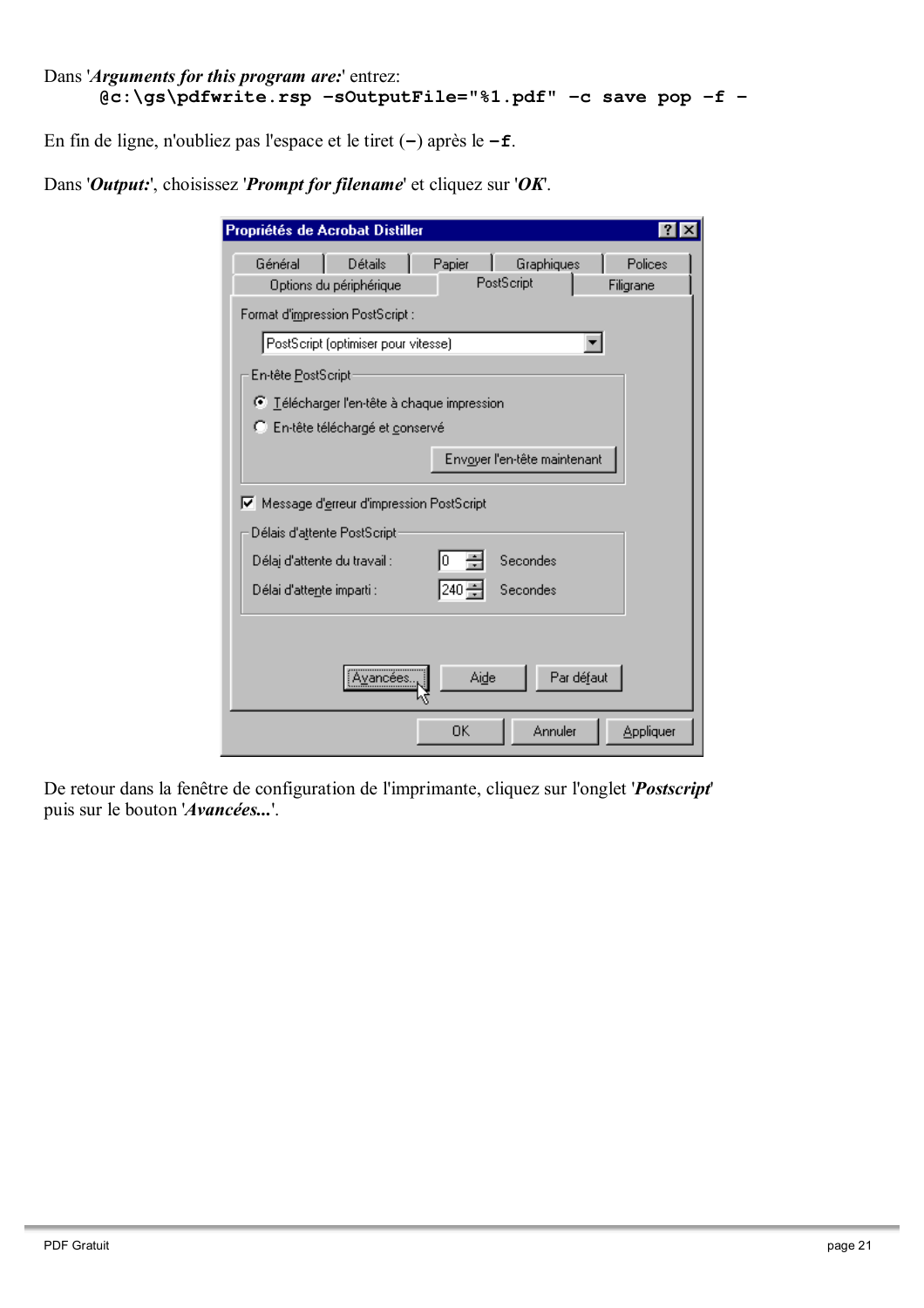| <b>Options PostScript avancées</b>                                                                                                                    |
|-------------------------------------------------------------------------------------------------------------------------------------------------------|
| Ces paramètres ont été choisis pour optimiser les performances de l'imprimante. Vous ne devriez<br>pas les changer sans raison spécifique.            |
| Niveau de langage PostScript:<br>з                                                                                                                    |
| Format des données                                                                                                                                    |
| C Données ASCII                                                                                                                                       |
| O Protocole de communications binaires                                                                                                                |
| O Protocole de communications binaires référencées                                                                                                    |
| C Données purement binaires                                                                                                                           |
| □ Envoyer CTRL+D avant le travail                                                                                                                     |
| Ⅳ Envoyer CTRL+D après le travail                                                                                                                     |
| Alerte en cas d'incompatibilité des applications avec les caractéristiques du pilote.<br>$\overline{\mathsf{D}}$ K .<br>Annuler<br>Aide<br>Par défaut |

Assurez-vous que 'Données ASCII' et 'Envoyer CTRL+D après le travail' sont bien sélectionnés et cliquez sur  $'OK$ .

| Propriétés de Acrobat Distiller                                                                                                                                                       |  |
|---------------------------------------------------------------------------------------------------------------------------------------------------------------------------------------|--|
| Papier<br>Graphiques<br>Général<br>Détails<br>Polices<br>PostScript<br>Options du périphérique<br>Filigrane                                                                           |  |
| Format d'impression PostScript :                                                                                                                                                      |  |
| PostScript (optimiser pour vitesse)                                                                                                                                                   |  |
| En-tête PostScript                                                                                                                                                                    |  |
| ○ Télécharger l'en-tête à chaque impression                                                                                                                                           |  |
| C En-tête téléchargé et conservé                                                                                                                                                      |  |
| Envoyer l'en-tête maintenant                                                                                                                                                          |  |
| Message d'erreur d'impression PostScript<br>⊽<br>Délais d'attente PostScript:<br>Secondes<br>Délaj d'attente du travail :<br>0<br>$240 \div$<br>Secondes<br>Délai d'attente imparti : |  |
| Par défaut<br>Avancées.<br>Aide                                                                                                                                                       |  |
| $\overline{OK}$<br>Annuler<br>Appliquer                                                                                                                                               |  |

De retour sur la fenêtre de configuration de l'imprimante, cliquez sur ' $OK$ .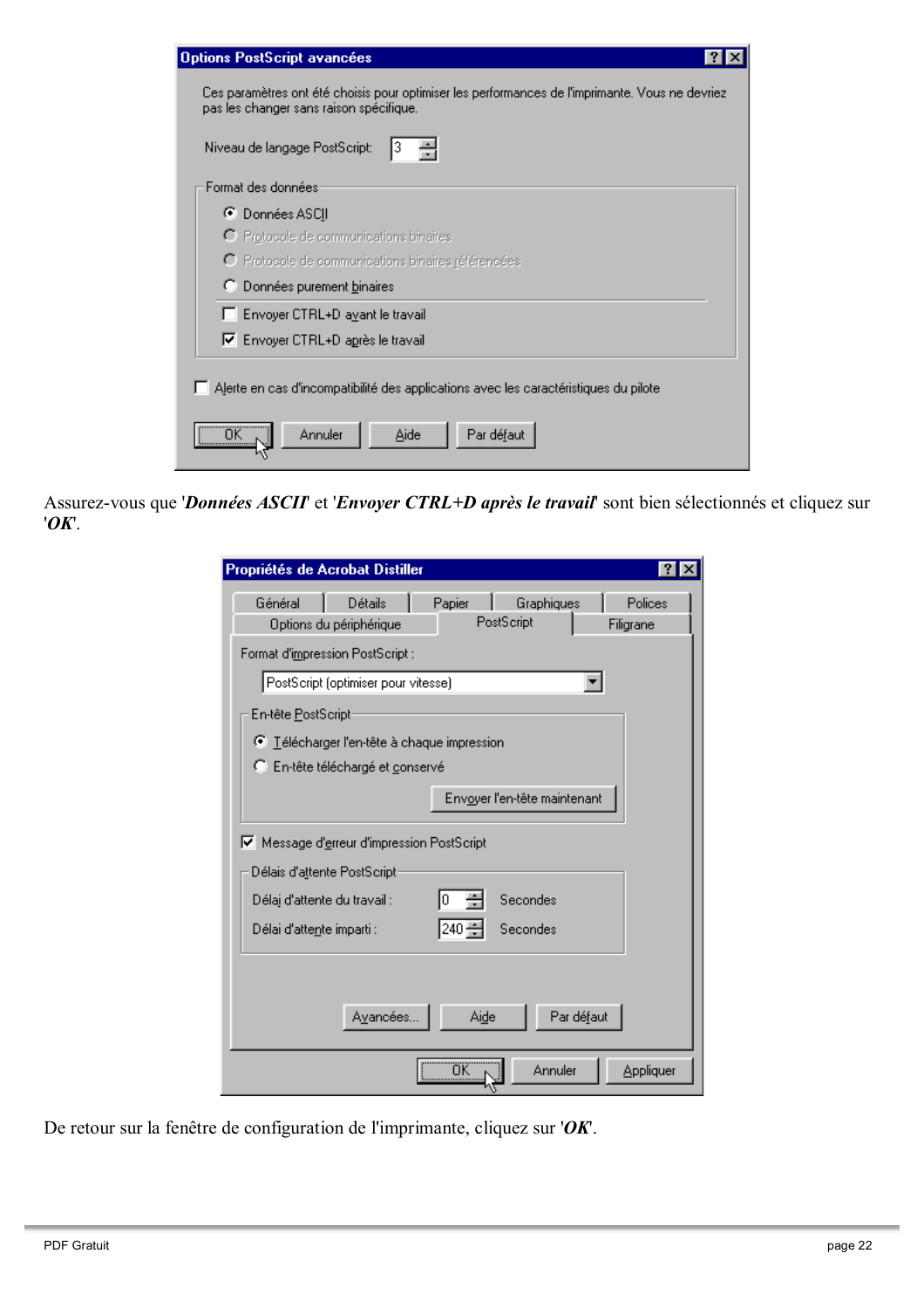Il est possible que Windows affiche une petite fenêtre d'avertissement:



Ignorez l'avertissement et cliquez sur ' $OK$ .

Votre imprimante est maintenant correctement configurée. Vous pouvez la renommer en 'Ghostscript PDF Writer'.



## C'est terminé !

Vous n'aurez plus à refaire toutes ces manipulations. Un petit essai ?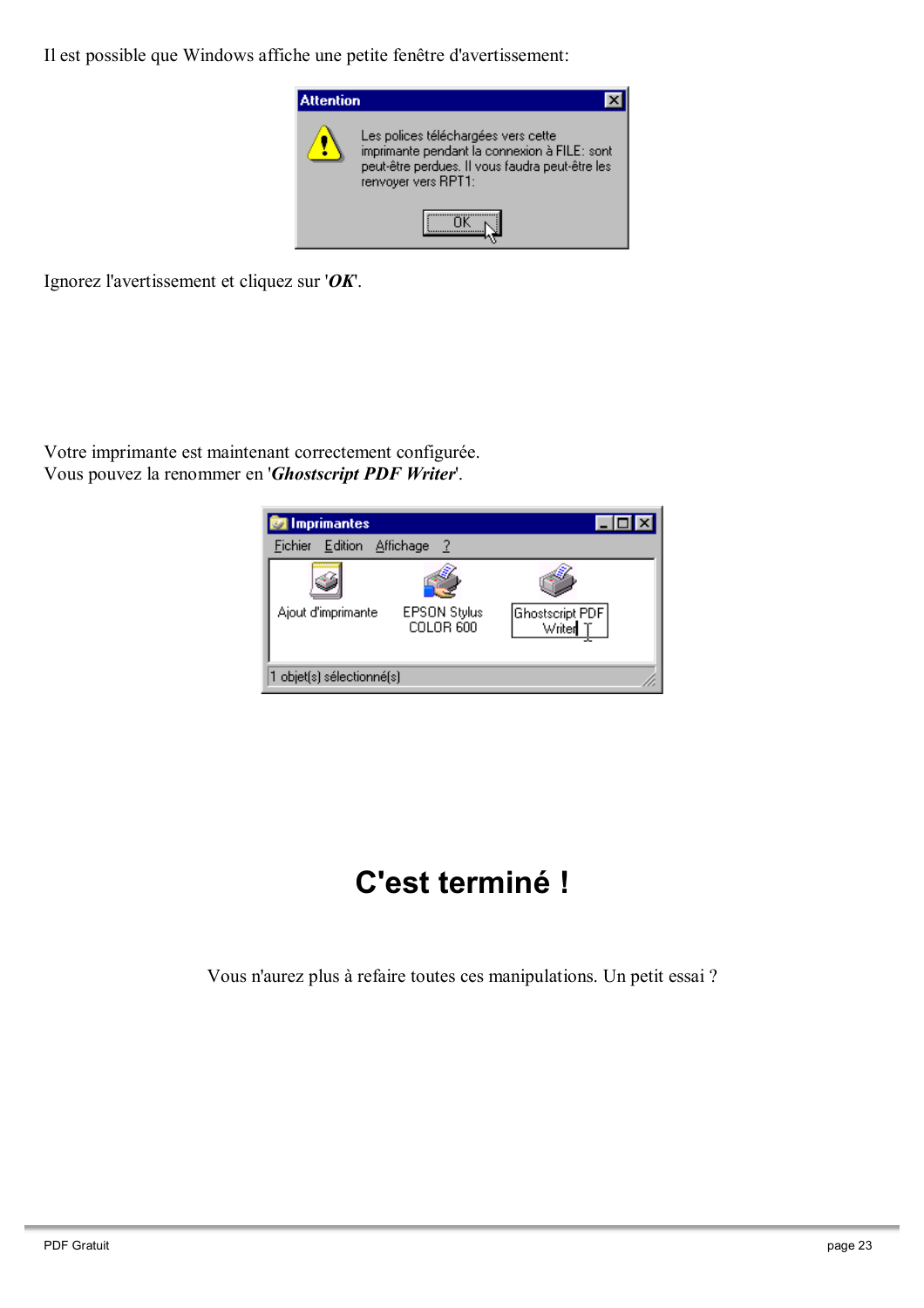### Essai

Ouvrez n'importe laquelle de vos applications, créez un document et imprimez-le.



Windows demande où vous voulez sauvegarder le fichier. Entrez un nom (par exemple hello.pdf).

| <b>Enregistrer sous</b> | $ ?  \times$                      |
|-------------------------|-----------------------------------|
| Dans:                   | ddd <mark>a d</mark><br>courriers |
|                         |                                   |
|                         |                                   |
|                         |                                   |
|                         |                                   |
|                         |                                   |
| $\mathsf{Nom}$ :        | <b>Enregistrer</b><br>Hello       |
| Type:                   | All Files (*.*)<br>Annuler        |
|                         | Ouvrir en lecture                 |

Cliquez sur ' $OK$ '. Une fenêtre MS-Dos (vide) va s'ouvrir et rester plus ou moins longtemps (en fonction de la taille du document imprimé). On peut maintenant ouvrir le fichier dans Acrobat Reader.

| ᆽ                    | Acrobat Reader - [Hello.pdf]<br>- 10<br>Fichier Edition Document Outils Affichage Fenêtre ?<br>$-10 \times$<br>$\blacklozenge \land  \langle \overline{\heartsuit} \rangle \heartsuit \cdot  \text{T}_1 \cdot \text{S} \rangle  \ominus \text{max} \quad \cdot \odot  \text{C} \text{C} \text{S} $<br>○日子龟 相感 -<br>$\blacksquare$<br>$\mathbb{N}$<br> 4<br>$\blacktriangleleft$ | $\mathbb{D}^3$ . |
|----------------------|---------------------------------------------------------------------------------------------------------------------------------------------------------------------------------------------------------------------------------------------------------------------------------------------------------------------------------------------------------------------------------|------------------|
| Signets<br>'ignettes | Hello!<br>writer                                                                                                                                                                                                                                                                                                                                                                |                  |
|                      | Créez enfin des PDF gratuitement !<br>開 4<br>$\Box$ $\equiv$<br>业<br>$209.9 \times 297$ mm<br>1 sur 1<br>$\mathbb{H}$                                                                                                                                                                                                                                                           |                  |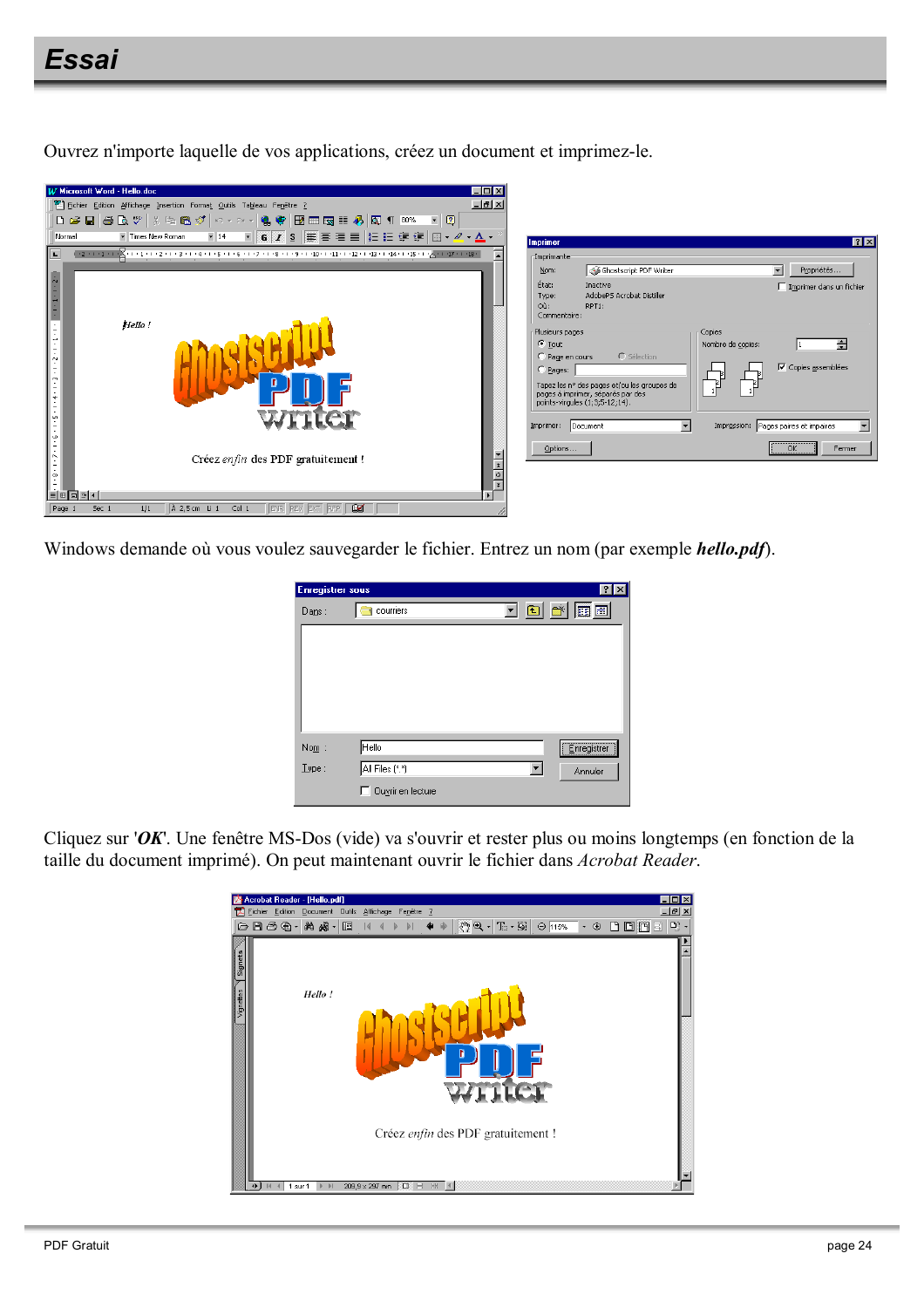## **Installation de GSView (optionnel)**

Ce programme n'est pas indispensable à la création de fichier PDF, mais il peut rendre service pour quelques opérations, comme vérifier que le pilote d'imprimante postscript fonctionne ou convertir manuellement un fichier .PS en .PDF.

Si vous n'avez pas *Acrobat Reader*, il permet également de visualiser et imprimer les documents PDF.



Double-cliquez sur l'icône.

| WinZip Self-Extractor - gsv43w32.exe                                                                                                    |        |
|-----------------------------------------------------------------------------------------------------------------------------------------|--------|
| This installs GS view 4.3 for Win32.<br>GS view uses Ghostscript to display, print and convert<br><b>RWER</b> PostScript and PDF files. | Cancel |
|                                                                                                                                         | About  |

Cliquez sur 'Setup'.

| Select Language <b>X</b> |  |
|--------------------------|--|
| English                  |  |
| German                   |  |
|                          |  |
| Italian                  |  |
| Spanish                  |  |
| Greek                    |  |
| Dutch                    |  |
| Swedish                  |  |
|                          |  |

Cliquez sur 'French'.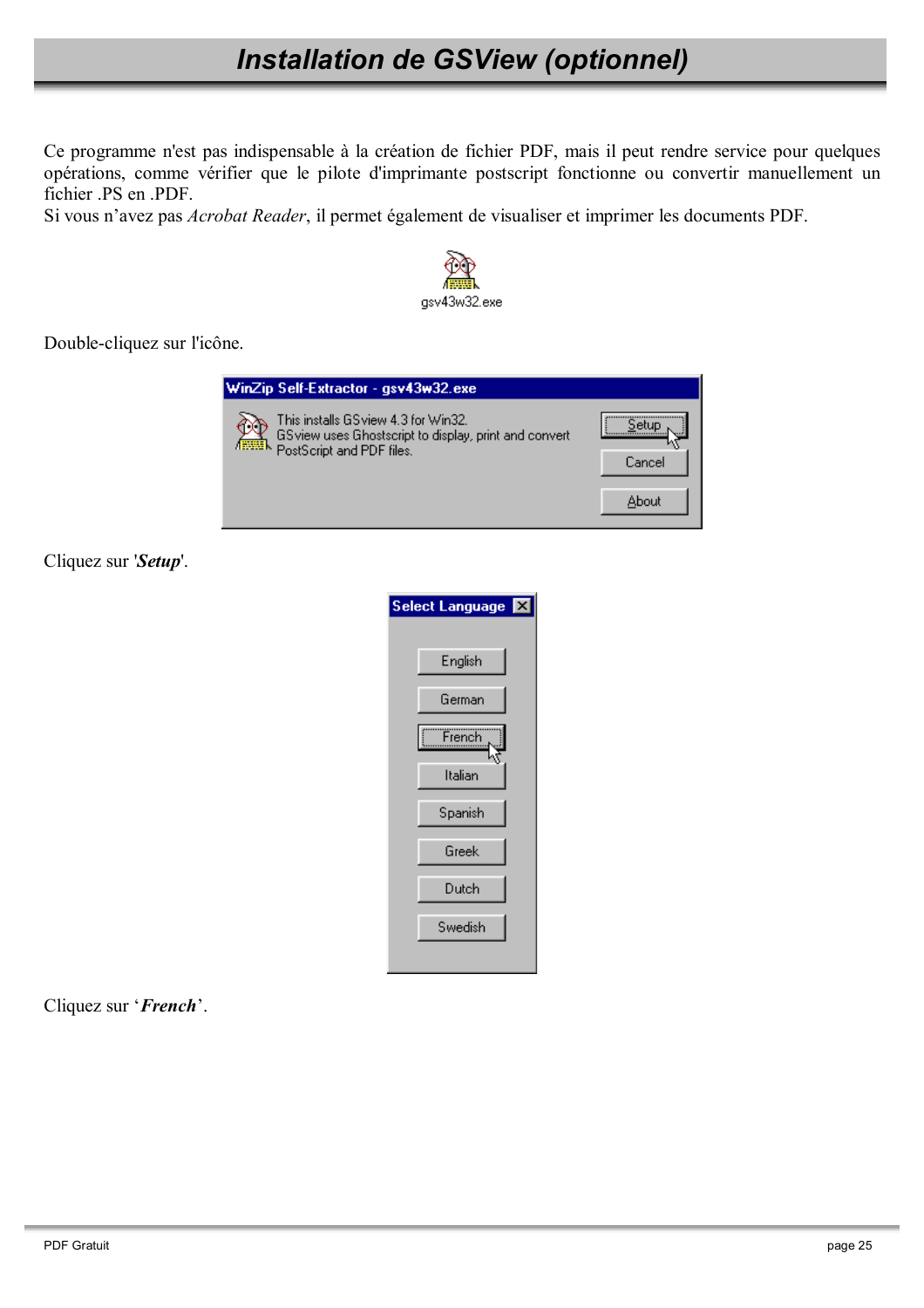

#### Cliquez sur 'Suivant'.

|        | Programme d'installation de GSview                                                                                                                        |
|--------|-----------------------------------------------------------------------------------------------------------------------------------------------------------|
| GSview | Copyright<br>GSview:<br>Copyright (C) 1993-2002, Ghostgum Software Pty Ltd.<br>Tous droits réservés.<br>Voir le fichier LICENCE pour plus d'informations. |
|        | Aide<br>Visualiser le fichier Readme<br>< Précédent<br>Annuler<br>Suivant >                                                                               |

#### Cliquez sur 'Suivant'.

|        | Programme d'installation de GSview                                                                                                                                                                                                                                                                                                                                                                                                                                                                                       |
|--------|--------------------------------------------------------------------------------------------------------------------------------------------------------------------------------------------------------------------------------------------------------------------------------------------------------------------------------------------------------------------------------------------------------------------------------------------------------------------------------------------------------------------------|
| GSview | GS view peut créer des associations de fichiers pour les types de fichiers<br>PostScript et Portable Document Format (PDF).<br>Grâce à ces associations, double-cliquer sur un fichier PostScript ou PDF<br>lancera GS view qui ouvrira ce fichier.  Ces associations permettent<br>également à certains navigateurs WWW d'utiliser GSview comme<br>visualisateur pour les fichiers PostScript et PDF.<br>Ⅳ Associer les fichiers PostScript [.ps et .eps] avec GSview.<br>Associer les fichiers PDF (.pdf) avec GSview. |
|        | Suivant ><br>< Précédent<br>Annuler                                                                                                                                                                                                                                                                                                                                                                                                                                                                                      |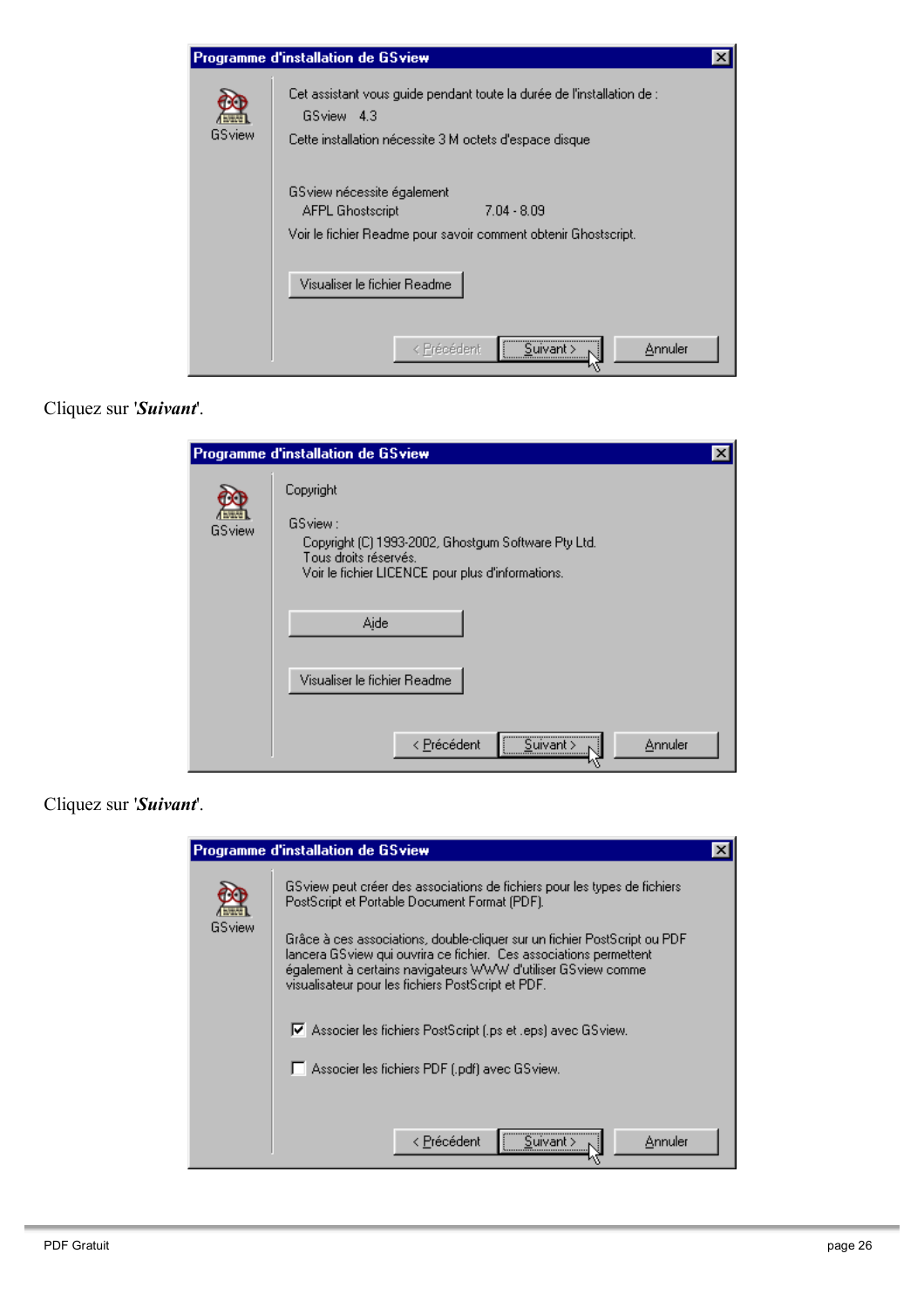#### Cochez la case 'Associer les fichiers PostScript (.ps et .eps) avec GSView'.

Cela permettra d'ouvrir les fichiers Postscript (.PS) simplement en double-cliquant dessus.

#### Décochez 'Associer les fichiers PDF (.pdf) avec GSView.'.

Ainsi les fichiers PDF continueront à s'ouvrir avec Acrobat Reader si vous l'avez déjà installé.

#### Cliquez sur 'Suivant'.

|                | Programme d'installation de GSview                                     | $\times$ |
|----------------|------------------------------------------------------------------------|----------|
| $\sqrt{1 + 4}$ | Sélectionnez un répertoire dans lequel vous souhaitez installer GSview |          |
| GSview         | C:\Program Files\Ghostgum                                              |          |
|                |                                                                        |          |
|                | Parcourir                                                              |          |
|                |                                                                        |          |
|                |                                                                        |          |
|                | $\frac{1}{\sqrt{2}}$ Suivant > $\sqrt{2}$<br>< Précédent<br>Annuler    |          |

Cliquez sur 'Suivant'.

|        | Programme d'installation de GSview |                                                                                                                                       |           |
|--------|------------------------------------|---------------------------------------------------------------------------------------------------------------------------------------|-----------|
| GSview |                                    | Le programme d'installation de GSview va ajouter des entrées dans le<br>dossier suivant du menu Démarrer<br>$\nabla$ Créer le dossier |           |
|        | Nom:                               | Ghostgum                                                                                                                              |           |
|        |                                    | $\Box$ Tous les utilisateurs                                                                                                          | Parcourir |
|        |                                    | L'installation peut maintenant commencer.                                                                                             |           |
|        |                                    | Cliquez sur Démarrer pour poursuivre.                                                                                                 |           |
|        |                                    |                                                                                                                                       |           |
|        |                                    | <br>< Précédent<br>Démarrer                                                                                                           | Annuler   |

Cliquez sur 'Suivant'.

Si vous êtes sous Windows NT, 2000 ou XP, vous pouvez cocher la case 'Tous les utilisateurs' pour que tous les utilisateurs puissent profiter de GSView.

Cliquez sur 'Démarrer' et attendez la fin de l'installation.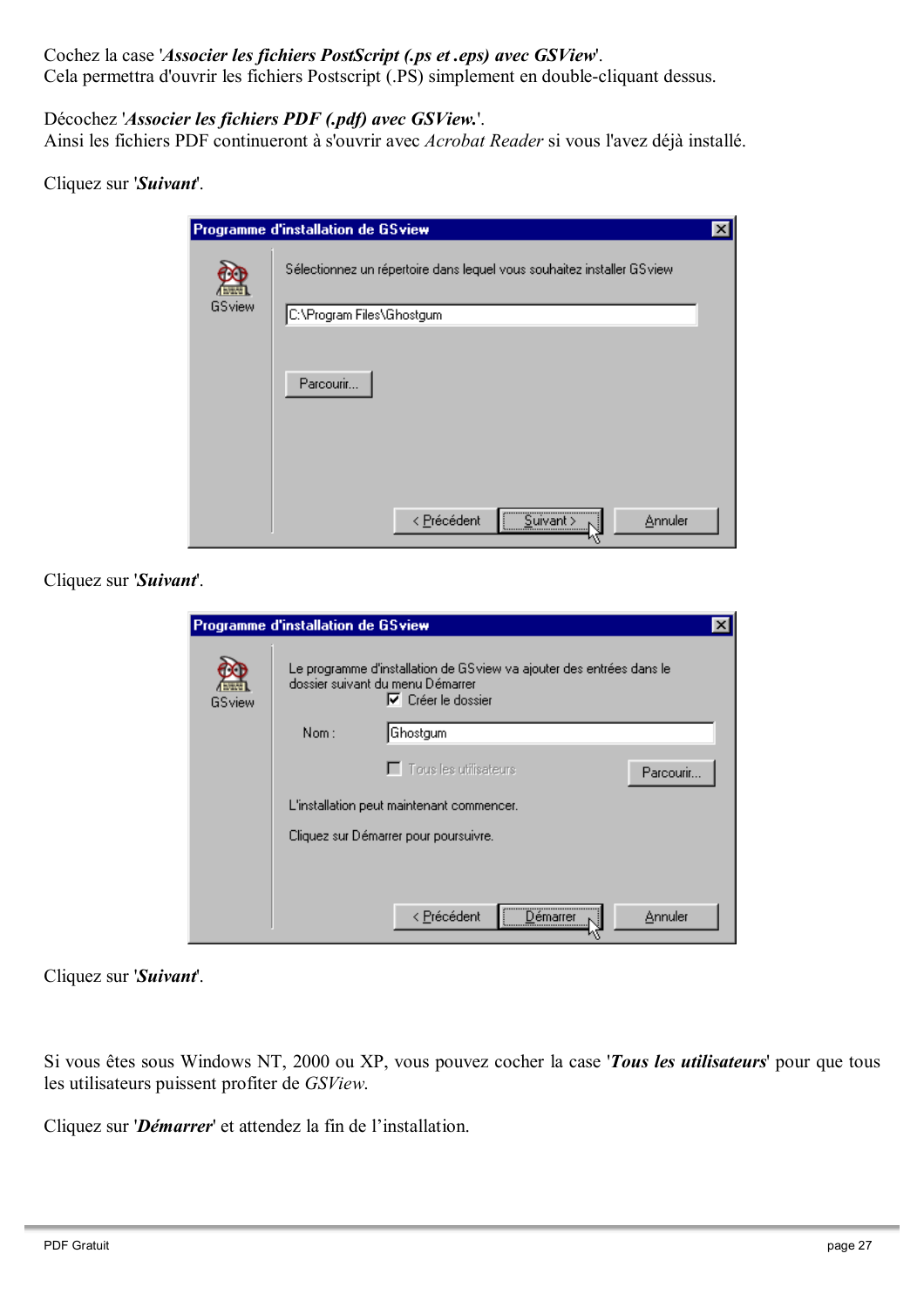|                               | Programme d'installation de GSview                                        | × |
|-------------------------------|---------------------------------------------------------------------------|---|
| Alburg <sub>1</sub><br>GSview | Installation réussie.                                                     |   |
|                               |                                                                           |   |
|                               | $F_{\text{in}}$<br>< Précédent<br>Annuler<br><u> \<del></del></u> .<br>,: |   |

A la fin de l'installation, cliquez sur 'Fin'.

L'installation de GSView est terminée.

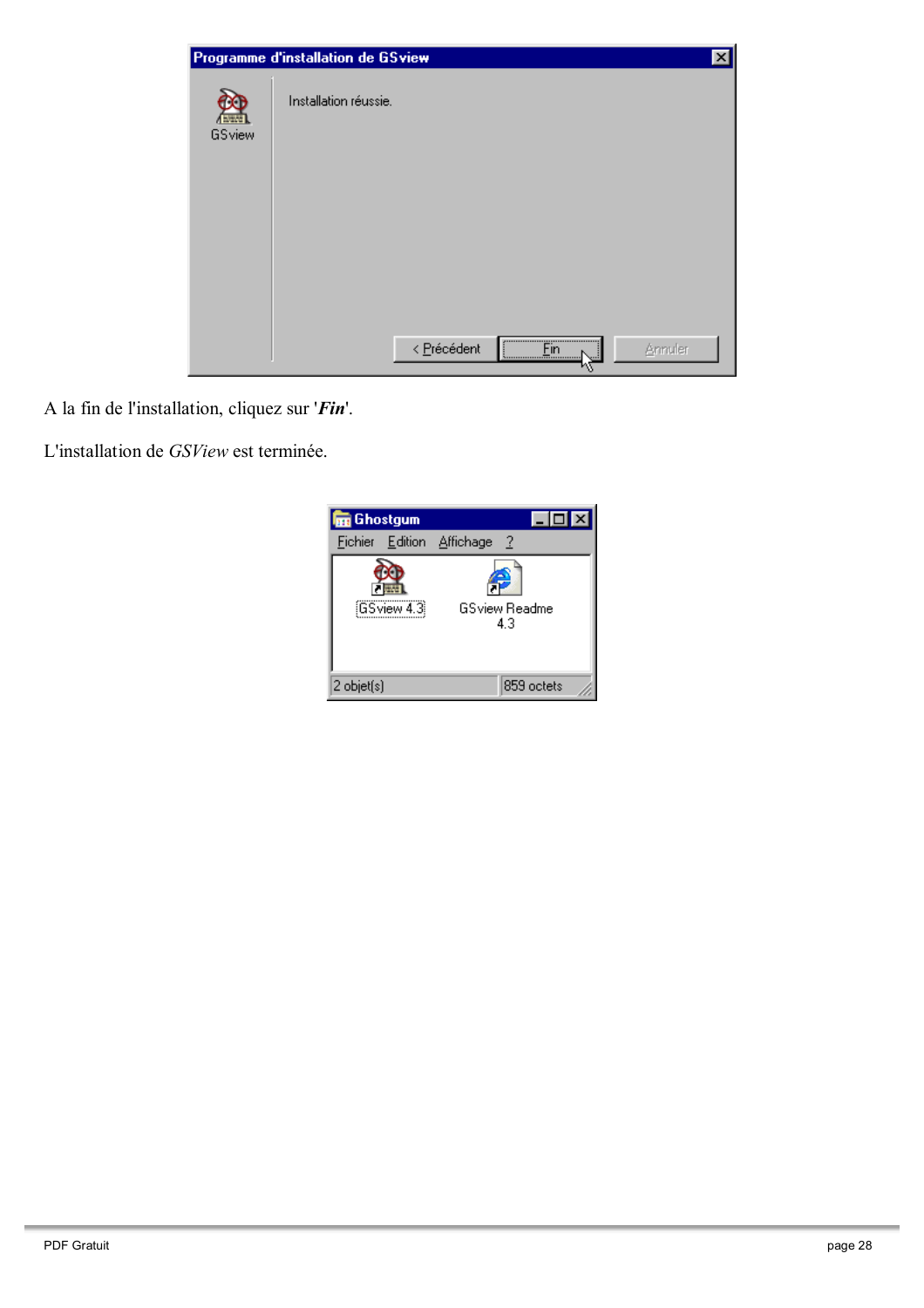#### 1. Ca marche pas! Une fenêtre MS-Dos s'ouvre et se ferme, mais aucun document PDF n'est créé.

#### **STOP!** Inutile de m'inonder d'emails ! Je n'y répondrai pas.

99% des problèmes qu'on m'avait soumis avaient pour origine une erreur dans la configuration.

Re-vérifiez. Vous avez fait une erreur dans un ou plusieurs des points suivants:

- Dans l'installation du pilote AdobePS,
- Dans la configuration du pilote *AdobePS*,
- Dans le contenu du fichier pdfwrite.rsp (est-ce que le chemin d'installation de Ghostscript correspond à la première ligne du fichier ?).
- Dans le nom du fichier pdfwrite.rsp (est-ce qu'il ne porterait pas l'extension .txt masquée ?),
- Dans la configuration du port RTP1: (est-ce que vous avez entré correctement les 2 chemins ? Il ne manque pas d'espace ou de tiret en fin de ligne dans *'Arguments for this program are*: '?).
- Vous avez peut-être utilisé d'autres versions de ces logiciels. Je vous avais prévenu. Par exemple, la version française de Redmon ne fonctionne pas comme attendu. N'utilisez que les versions que je recommande.

Si cela ne fonctionne toujours pas, créez un fichier Postscript (PS) (voir question 5, ci-dessous) et essavez d'ouvrir ce fichier .PS avec *GSView*. Si il ne s'affiche pas correctement, examinez les messages d'erreur:

- soit *GSView/Ghostscript* ne comprend pas le fichier PS (le pilote d'imprimante *AdobePS* est donc mal installé ou mal configuré).
- soit *GSView* ne parvient pas à faire fonctionner correctement *Ghostscript* (*Ghostscript* est donc mal installé).

Essayez aussi de re-télécharger Ghostscript, Redmon et autres. Il arrive que les fichiers soient corrompus.

#### Je n'ai pas testé avec d'autres versions de Redmon/Ghostscript/GSView que celles indiquées dans mon document. Certains utilisateurs m'ont signalé des problèmes avec d'autres versions de ces logiciels.

Assurez-vous aussi d'avoir assez de place sur le disque qui abrite le répertoire temporaire (par exemple c:\temp). Les fichiers Postscript utilisés temporairement lors de la création de fichiers PDF peuvent être très gros.

#### 2. Est-ce que ça marche sous Windows 95/98/ME/NT4/2000/XP ?

#### Oui.

J'ai personnellement testé sous Windows 95 et Windows NT 4, et plusieurs internautes m'ont dit l'avoir installé sans problème sous 98, ME, 2000 et XP.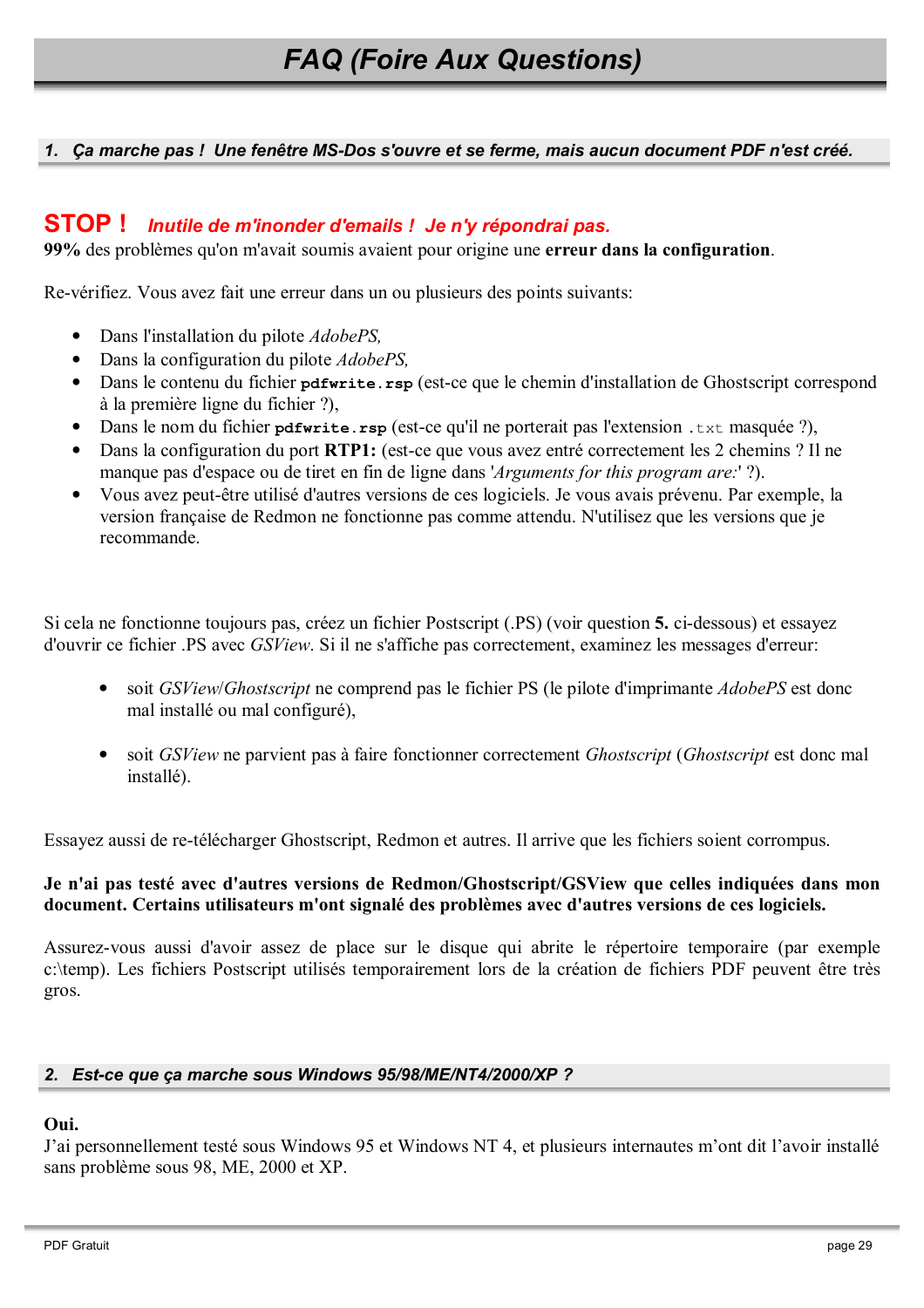#### 3. Pourquoi le fichier PDF ne contient pas ce que j'ai imprimé, mais seulement quelques lignes de texte ?

Il y a de fortes chances pour que *Ghostscript* ne comprenne pas le fichier Postscript. Vérifiez en premier la configuration de l'imprimante.

Autres causes possibles: voir question 1.

#### 4. Pourquoi est-ce que le fichier PDF est en noir & blanc alors que le document que j'imprime est en couleur?

Vérifiez les paramètres d'impression de votre logiciel. Certains logiciels (comme Word, Excel ou Powerpoint) ont des options pour imprimer en noir & blanc, même sur les imprimantes couleur. Vérifiez que ces options ne sont pas activées.

Lors de l'installation d'AdobePS, assurez vous d'avoir utilisé le bon fichier PPD (Il faut utiliser 'Acrobat Distiller', et non pas 'Generic Postscript Printer'). (Dans certains cas, le 'Generic Postscript Printer' produit des fichiers en noir & blanc). Essayez éventuellement avec d'autres fichiers PPD, ou avec le 'Generic Postscript' Printer'. Au pire, essayez avec le pilote Apple LaserWriter ou Apple Color LaserWriter.

En dehors de ça... mmm... et bien je n'en sais rien. Cela semble arriver de façon aléatoire, et même d'une installation de Ghostscript à l'autre. Essayez de tout dé-installer et ré-installer. Essayez aussi en imprimant à partir de différents logiciels.

Si quelqu'un trouve la cause du problème, je lui serai reconnaissant de me la communiquer pour que je puisse en faire profiter tout le monde.

#### 5. Comment créer un fichier Postscript (.PS) ?

Reconfigurez le port de l'imprimante sur FILE: à la place RPT1: Imprimez et renommez le fichier ainsi créé avec l'extension **.PS** (certaines version de Windows ajoutent automatiquement .PRN). C'est tout !

Si vous avez installé *GSView*, vous pouvez double-cliquer sur le fichier **.PS** pour l'ouvrir.

#### 6. Comment convertir un fichier .PDF en Postscript (.PS) ?

Reconfigurez le port de l'imprimante sur FILE: à la place RPT1:, ouvrez le document PDF dans Acrobat Reader et imprimez-le. Renommez le fichier ainsi créé en .PS.

#### 7. Comment convertir un fichier Postscript (.PS) en .PDF?

Si vous avez installé GSView, double-cliquez sur le fichier .PS pour l'ouvrir. Allez ensuite dans le menu 'Fichier', 'Convert...'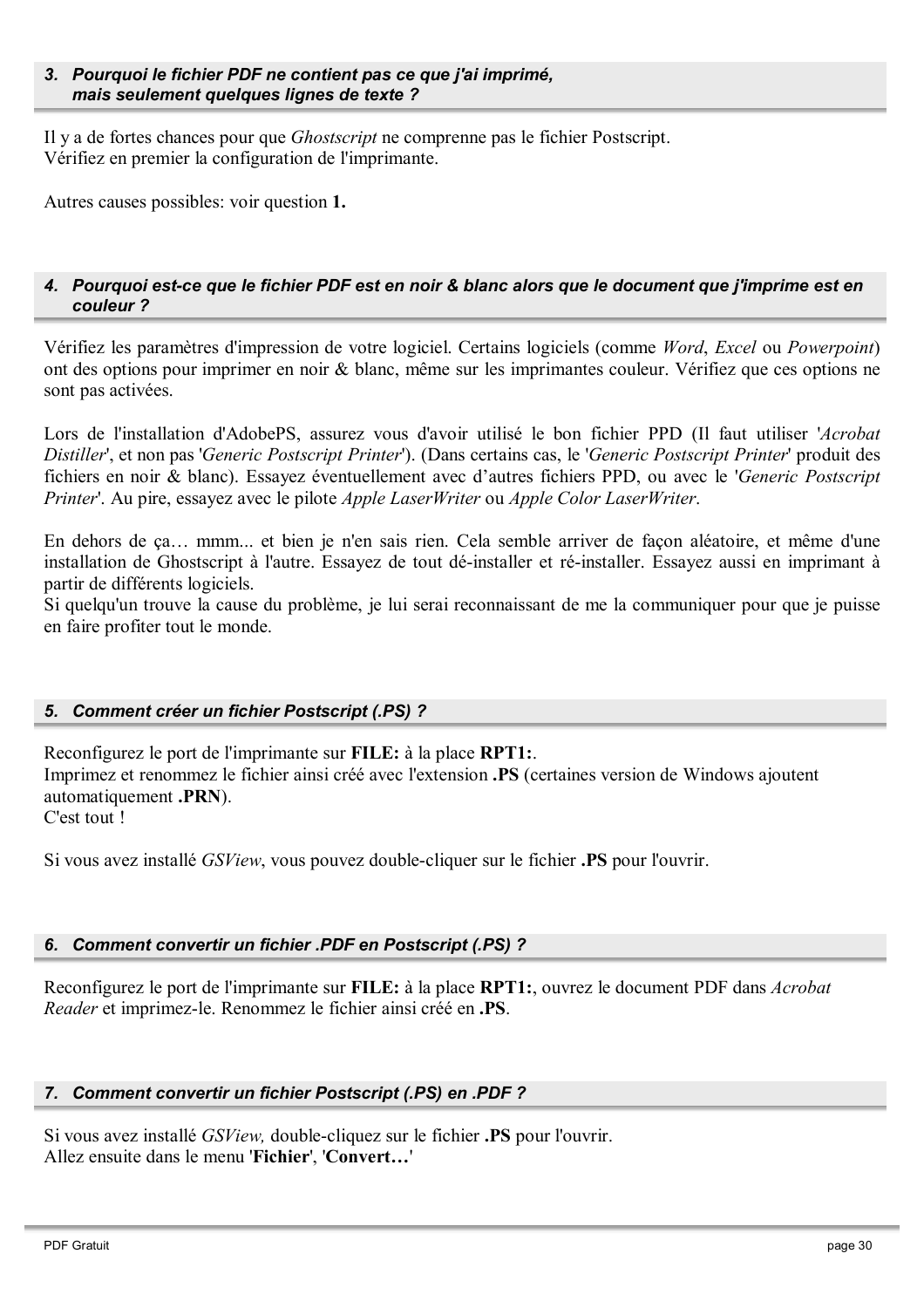| <b>Convert</b>                 |                        |        | $\vert x \vert$         |
|--------------------------------|------------------------|--------|-------------------------|
| Type:                          | Résolution :           | Pages: | $\overline{\mathsf{R}}$ |
| pdfwrite                       | 600                    | Toutes | <del></del>             |
| pcx16<br>pcx24b                | $\overline{72}$<br>300 |        | Annuler                 |
| pcx256<br>pexemyk              | 600                    |        | Propriétés              |
| pcxgray<br>pcxmono<br>pdfwrite |                        |        | Aide                    |
|                                |                        |        |                         |
| Fixed Page Size                |                        |        | Toutes                  |
| $\Box$ Ordre inverse           |                        |        | Impaires                |
| Options:                       |                        |        |                         |
|                                |                        |        | Paires                  |

Sélectionnez '*pdfwrite*', '600' et cliquez sur 'Ok'.

(Si vous le voulez, vous pouvez modifier les options de génération du PDF en cliquant sur le bouton 'Propriétés'.)

#### 8. Comment créer 1 seul fichier PDF à partir de plusieurs applications ?

C'est tout à fait faisable sans *Acrobat Exchange*, mais cela nécessite des manipulations plus fastidieuses. Voici comment procéder:

A partir de chacune de vos applications, imprimez dans des fichiers .PS (et non pas .PDF) (voir question 5.):

- Rassemblez tout ces fichiers .PS dans un même répertoire.
- Ouvrez une fenêtre MSDOS et placez-vous dans ce répertoire.
- Concaténez les fichiers .PS entre eux. Par exemple, si vous avez 3 fichiers **D1.PS**, **D2.PS** et **D3.PS**, tapez:

#### COPY /B D1.PS+D2.PS+D3.PS FINAL.PS

Cela va créer le document *FINAL.PS* en ajoutant à la suite *D1.PS*, *D2.PS* et *D3.PS*.

Double-cliquez sur **FINAL.PS** pour l'ouvrir dans GSView. GSView va signaler des erreurs dans le fichier Postscript.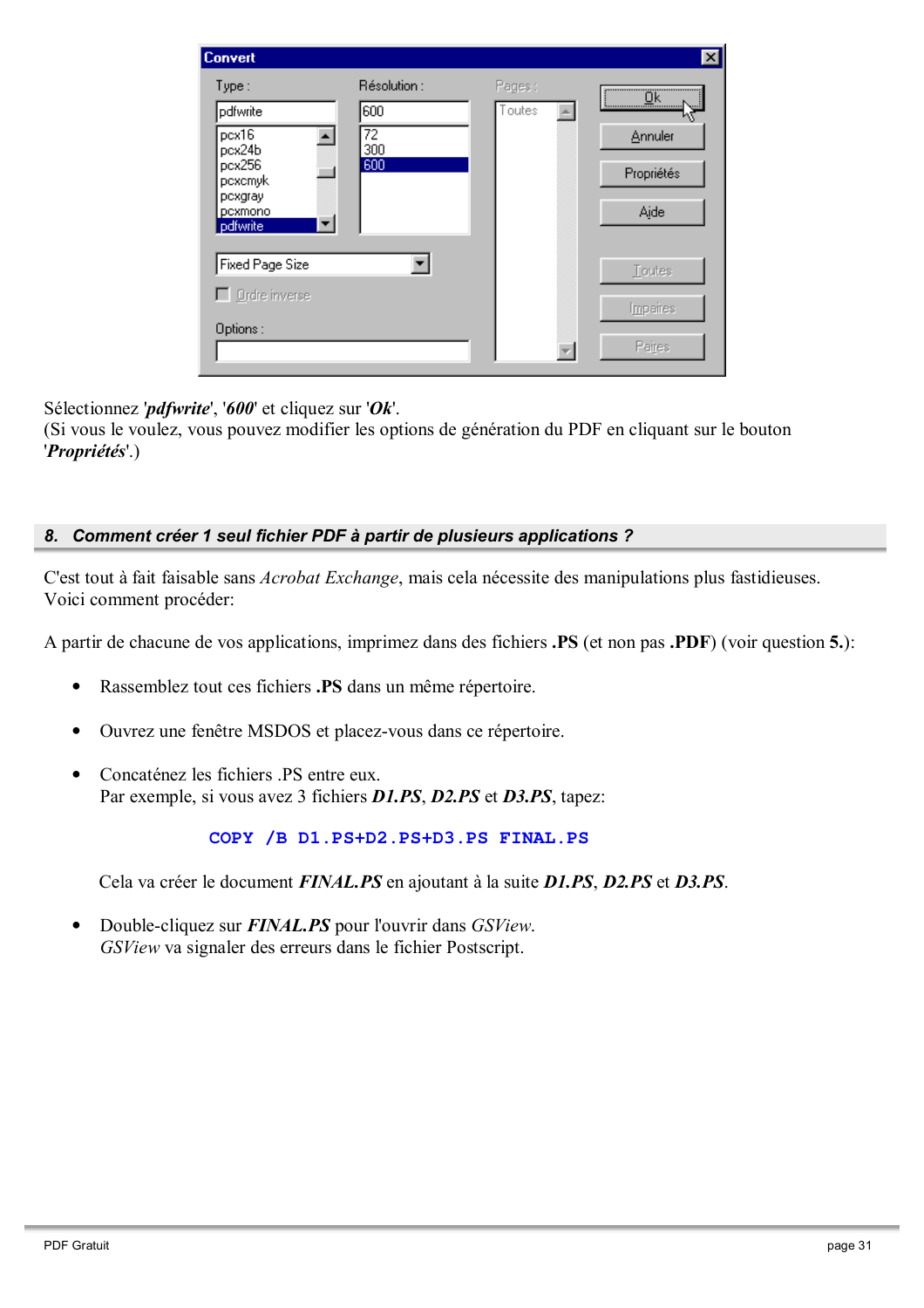| <b>Document Structuring Conventions</b>                                                                                                                                                                                                                                                                                                                                                                                                        |  |
|------------------------------------------------------------------------------------------------------------------------------------------------------------------------------------------------------------------------------------------------------------------------------------------------------------------------------------------------------------------------------------------------------------------------------------------------|--|
| DSC Warning at line 6671:<br>$22$ Trailer<br>The trailer is normally at the end of a document.<br>This line was found more than 32k bytes from the end<br>of the file. Trailers are not usually this long.<br>It is more likely that another PostScript file has been included,<br>without enclosing it in %%BeginDocument / %%EndDocument.<br>"OK" will assume this is part of an included file.<br>'Cancel' will assume this is the trailer. |  |
| gnore all DSC<br>Aide<br>Annuler<br>Οk                                                                                                                                                                                                                                                                                                                                                                                                         |  |

Ignorez les erreurs et cliquez sur *Ignore all DSC*. Une fois le document ouvert dans *GSView*, consultez la question 7. pour en faire un fichier .PDF.

#### 9. Comment faire pour modifier un fichier PDF? Comment faire pour transformer un fichier PDF en fichier Word ou Excel?

Ce n'est pas possible. Le format PDF n'est pas fait pour être modifié.

Je vais encore le répéter une fois: Le format PDF n'est pas fait pour être modifié. Seuls certains logiciels commerciaux sont capables d'ouvrir directement les fichiers PDF (Freehand, *PageMaker...*), mais c'est loin d'être parfait.

Voici tout de même quelques solutions pour extraire des données d'un fichier PDF:

Pour récupérer le texte et ses attributs (facile, mais ne fonctionne pas toujours) :

Ouvrez le fichier PDF dans Acrobat Reader. Dans le menu 'Affichage', sélectionnez 'Continue'. Sélectionnez tout le texte (CTRL+A), copiez-le (CTRL+C) et collez-le dans le logiciel de votre choix (par exemple *Word*). Selon le logiciel utilisé et selon le fichier PDF, vous pourrez récupérer le texte avec tout ses attributs (police, taille, graisse, italique...). Certaines version d'Acrobat Reader ont également une option pour sauvegarder en RTF.

Pour récupérer les images (difficile):

Convertissez le document PDF en PS (voir question 6.). Ouvrez ce fichier .PS dans *GSView* et allez dans le menu 'Fichier', sélectionnez 'Extraire...'.

Ignorez un éventuel avertissement. Sélectionnez une seule page à extraire et cliquez sur ' $Ok$ '. Sauvegardez le fichier au format .EPS.

Certains logiciels de dessin vectoriel (*Adobe Illustrator, CorelDraw...*) sont capables d'ouvrir et d'éditer directement les fichiers EPS.

Si vous n'arrivez pas à ouvrir le fichier EPS, essayez d'ouvrir directement le fichier Postscript (.PS).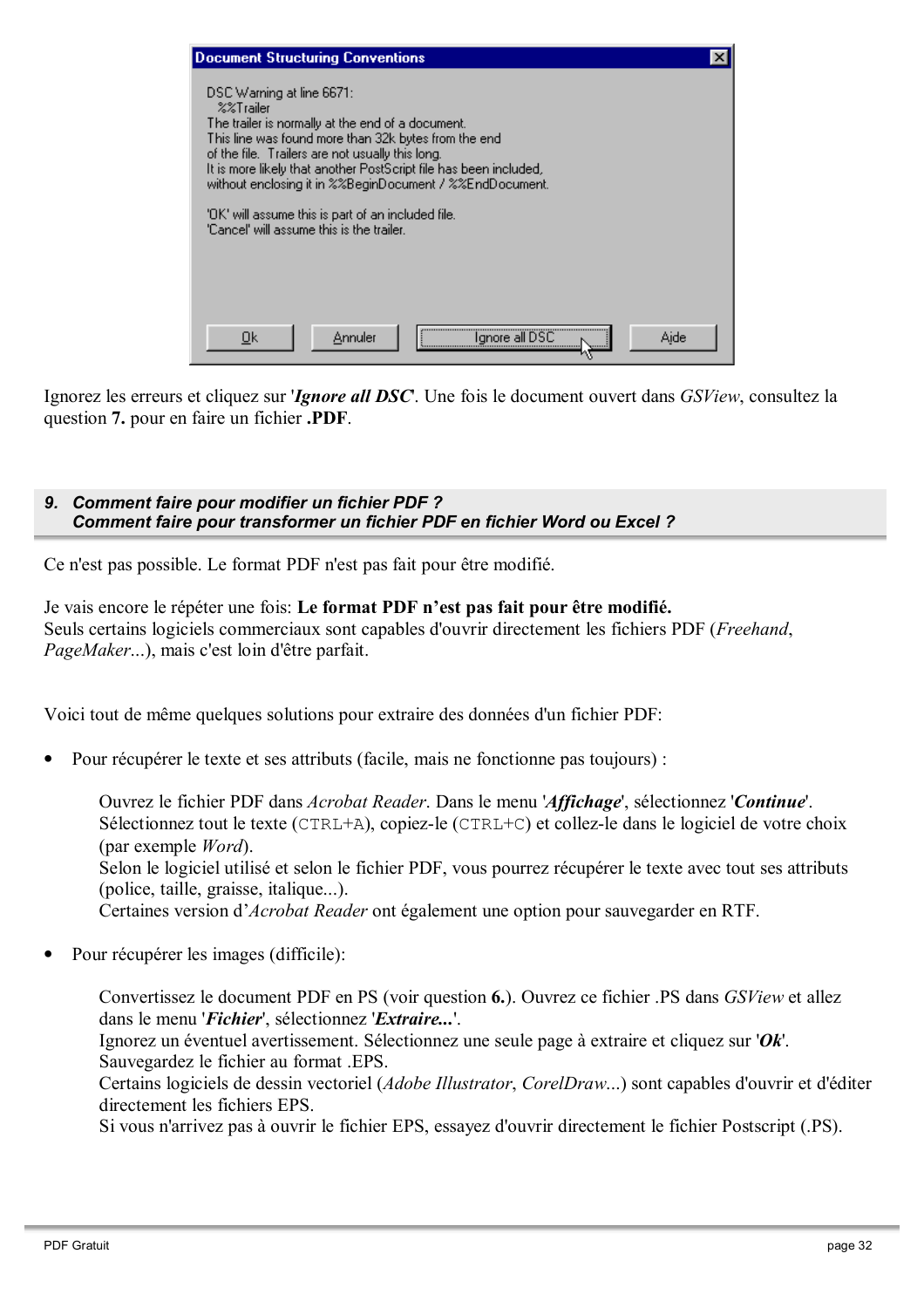Allez dans la configuration de l'imprimante, changez son port en FILE: à la place de RPT1: et cliquez sur 'Appliquer'.

Vous pouvez maintenant supprimer l'imprimante.

#### 11. Je n'arrive pas à dé-installer Redmon !

- 1) Allez dans chaque imprimante, et assurez-vous qu'elle n'utilise pas RPT1: (choisissez FILE: à la place si c'est le cas).
- 2) Une fois que cela est fait, allez dans les propritétés d'une imprimante, onglet 'Détail' et cliquez sur 'Supprimer un port'. Choisissez  $RTP1$ : et cliquez sur 'OK'.

Vous devriez maintenant pouvoir dé-installer Redmon sans difficulté.

#### 12. Alors quel intérêt à acheter les logiciels Adobe pour les fichiers PDF?

Il y a tout de même quelques inconvénients à utiliser *Ghostscript*/Redmon par rapport à la suite *Adobe Acrobat* (Distiller, Exchange, Capture...), entre autres :

- Adobe fourni un support technique pour ses logiciels (vous n'en aurez pas avec *Ghostscript/Redmon...* à part sur les newsgroups !)
- Il arrive que les documents PDF soient moins compacts qu'avec Acrobat Distiller (mais ceci est très variable).
- On ne peut pas mettre de protection sur les documents (mot de passe à la lecture, protection contre l'impression, le copier-coller) (il faut Acrobat Exchange).
- On ne peut pas annoter les documents (il faut Acrobat Exchange).
- On ne peut pas mettre de liens hypertextes (il faut *Acrobat Exchange*).
- On ne peut pas entrer les informations Titre, Sujet, Auteur, Mots-clefs, etc. (il faut *Acrobat Exchange*).
- On ne peut pas créer de vues miniatures des pages (il faut *Acrobat Exchange*).
- *Acrobat Exchange* permet d'insérer ou supprimer des pages dans un document PDF. La manipulation est faisable avec *Ghostscript*, mais plus fastidieuse.
- Adobe fourni de nombreux autres outils (cataloguage, archivage, recherche, création automatique d'hyperliens...).

Selon l'utilisation que vous ferez des fichiers PDF, il est possible que vous ayez besoin de l'une ou l'autre de ces fonctionnalités. A vous de voir si l'achat des logiciels d'Adobe se justifie.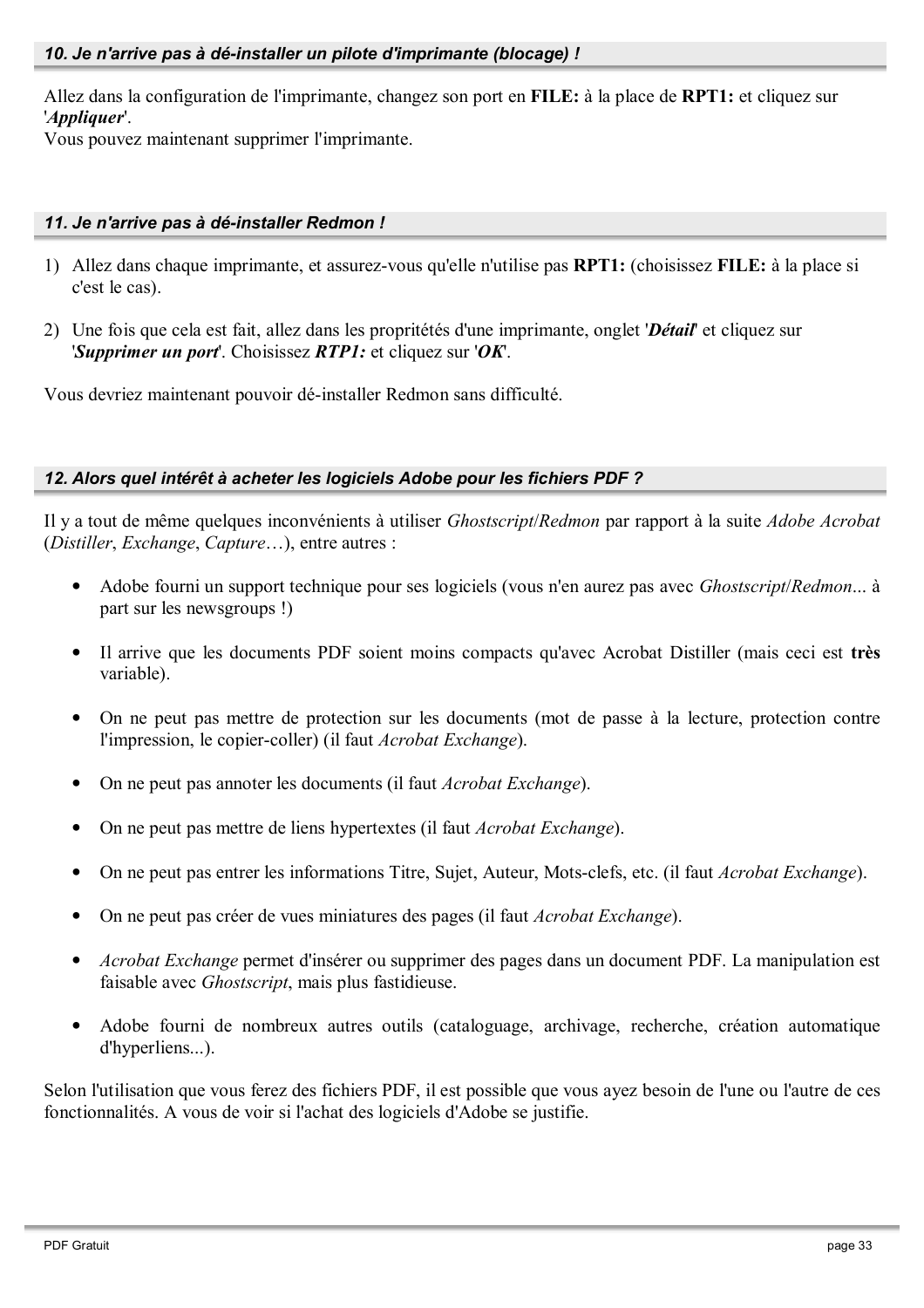Au lieu d'imprimer sur votre imprimante, imprimez sur 'Ghostscript PDF Writer' pour créer un fichier PDF. Dans les paramètres de l'impression, cliquez sur le bouton '*Propriétés...*' de l'imprimante et cliquez sur l'onglet 'Graphiques'.

| Polices<br>Options du périphérique<br>PostScript<br>Filigrane<br>Graphiques<br>Général<br>Détails<br>Papier<br>Partage<br>300dpi<br>Résolution :<br>Spécial<br>Imprimer comme une image négative<br>Imprimer comme une image inversée<br>Prise de papier<br>Disposition:<br>Haut 1<br>l<br>M Ajout d'u Haut 1<br>iHaut 2<br>μž<br>Haut 4<br>Haut 6<br>100<br>z<br>Echelonnement:<br>Haut 9<br>Convertir les textes gris au format PostJeupe<br>Convertir les graphiques gris au format PostScript<br>Par défaut<br>Aide | Propriétés de Ghostscript PDF Writer<br> ? |
|-------------------------------------------------------------------------------------------------------------------------------------------------------------------------------------------------------------------------------------------------------------------------------------------------------------------------------------------------------------------------------------------------------------------------------------------------------------------------------------------------------------------------|--------------------------------------------|
|                                                                                                                                                                                                                                                                                                                                                                                                                                                                                                                         |                                            |
|                                                                                                                                                                                                                                                                                                                                                                                                                                                                                                                         |                                            |
|                                                                                                                                                                                                                                                                                                                                                                                                                                                                                                                         |                                            |
| ΟK<br>Annuler<br>Appliquer                                                                                                                                                                                                                                                                                                                                                                                                                                                                                              |                                            |

Vous pouvez sélectionner Haut 2, 4, 6, 9 ou 16 pour imprimer 2, 4, 6, 9 ou 16 pages en 1.



Imprimez. Cela va créer un fichier PDF.

Ouvrez le fichier PDF dans Acrobat Reader et imprimez-le normalement sur votre imprimante.

Et voilà ! Vous avez économisé du papier.

#### 14. Les fichiers PDF sont vraiment très gros !

Il peut y avoir plusieurs raisons :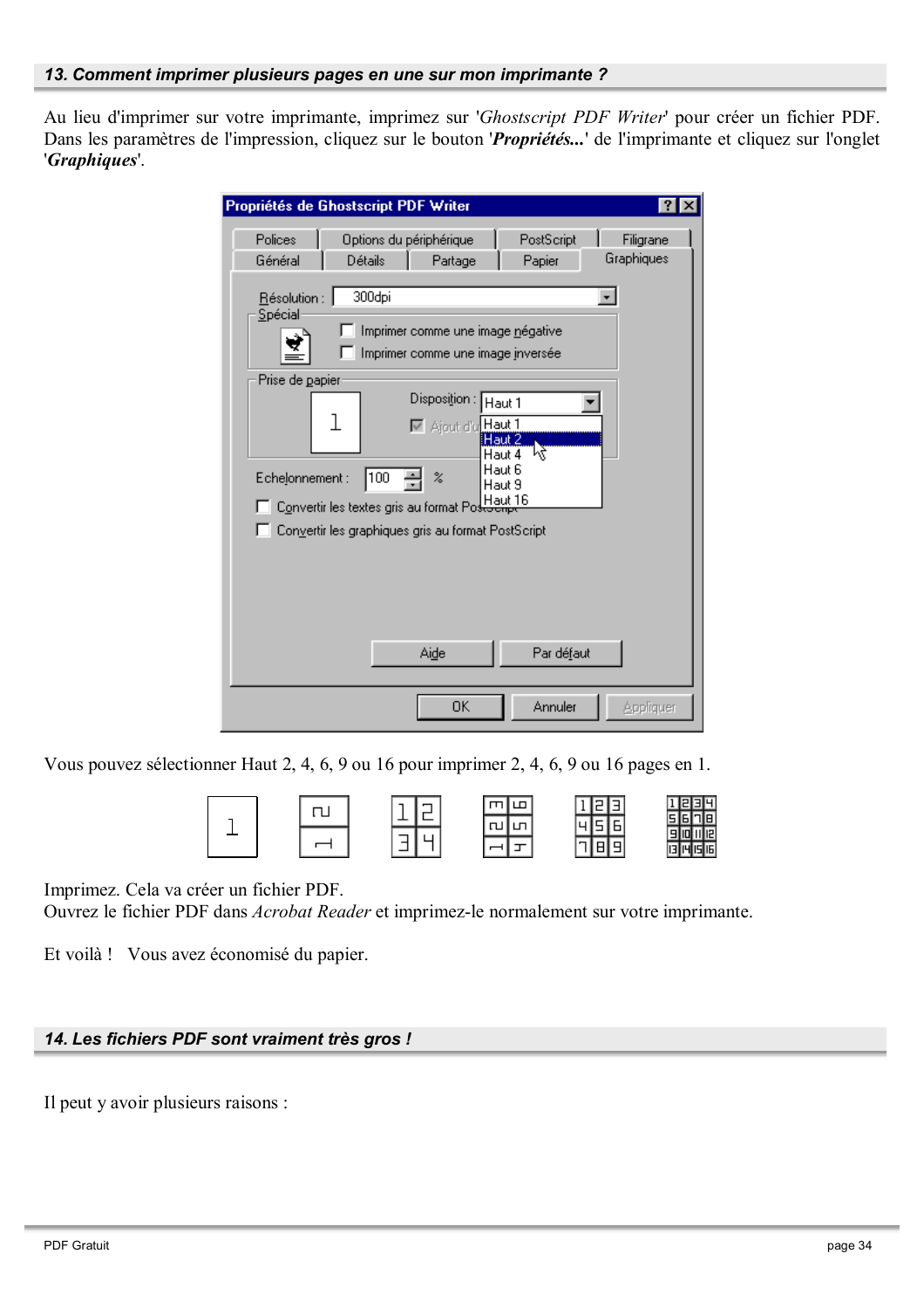#### Les images

Les images prennent beaucoup de place. Quand cela est possible, préférez des dessins vectoriels. Non seulement ils prennent généralement beaucoup moins de place, mais la qualité d'impression est bien meilleure (pas de pixellisation).

Pour une même image, la taille du PDF sera différents en fonction du nombre de couleurs de l'image, du logiciel utilisé pour imprimer, du pilote Postscript, du système d'exploitation, du paramétrage de Ghostscript et de Ghostscript lui-même.

De plus, certains logiciels de dessin vectoriel impriment non pas en mode Postscript directement mais en mode bitmap. Pour certains de ces logiciels, ce sont seulement certains effets (transparence, dégradés, motifs) qui sortent en mode bitmap, le reste sortant correctement en mode vectoriel. Ceci alourdi d'autant plus les fichiers PDF.

Les images en mode bitmap prennent toujours plus de place que les images vectorielles.

#### Les polices de caractères

Pour afficher le texte à l'écran, Acrobat Reader a besoin des polices de caractères correspondantes. Acrobat Reader est fourni avec un ensemble de polices de caractères courantes (Times, Courier, Arial, Symbol...). Pour les autres, il est nécessaire de les inclure dans le fichier PDF au moment de sa création. Ceci est fait automatiquement par Ghostscript.

L'inclusion des polices dans les fichiers PDF augmente donc la taille des fichiers.

Note importante: certains logiciels (comme StarOffice) s'adressent au pilote d'impression avec des noms de polices non-standards même quand ils utilisent des polices de base comme le Times.

Du coup, les polices n'étant pas reconnues commes des polices standards, elles sont systématiquement incluses dans le fichier PDF, ce qui augmente la taille des fichiers PDF pour rien.

Que faire ?

Rien, à part fustiger les auteurs de ces logiciels pour programmer de cette façon.

Solution batârde: exporter votre document et essayer de l'imprimer à partir d'un autre logiciel.

En utilisant des polices comme Time New Roman, Courier ou Arial, vous serez sûr qu'il n'y a pas besoin d'inclure les polices.

Pour les autres polices, tout dépend du format de la police. *Ghostscript* est capable d'inclure certaines polices en mode vectoriel, les autres en mode bitmap. A vous de faire des essais et de voir la taille des fichiers PDF produits.

Dans tous les cas, la qualité d'impression ne s'en ressentira pas.

Il est à noter que certains pilotes d'imprimante Postscript - au moment de l'impression – substituent des polices par d'autres. Cela peut également être à la source d'une variation de taille des fichiers PDF créés. Examinez la configuration de votre pilote d'imprimante.

Vous pouvez éventuellement en tirer partie.

Enfin, si vous devez envoyer vos fichiers PDF par email, vous pouvez les compresser (format ZIP, RAR ou autre) : vous gagnerez sans aucun doute de la place.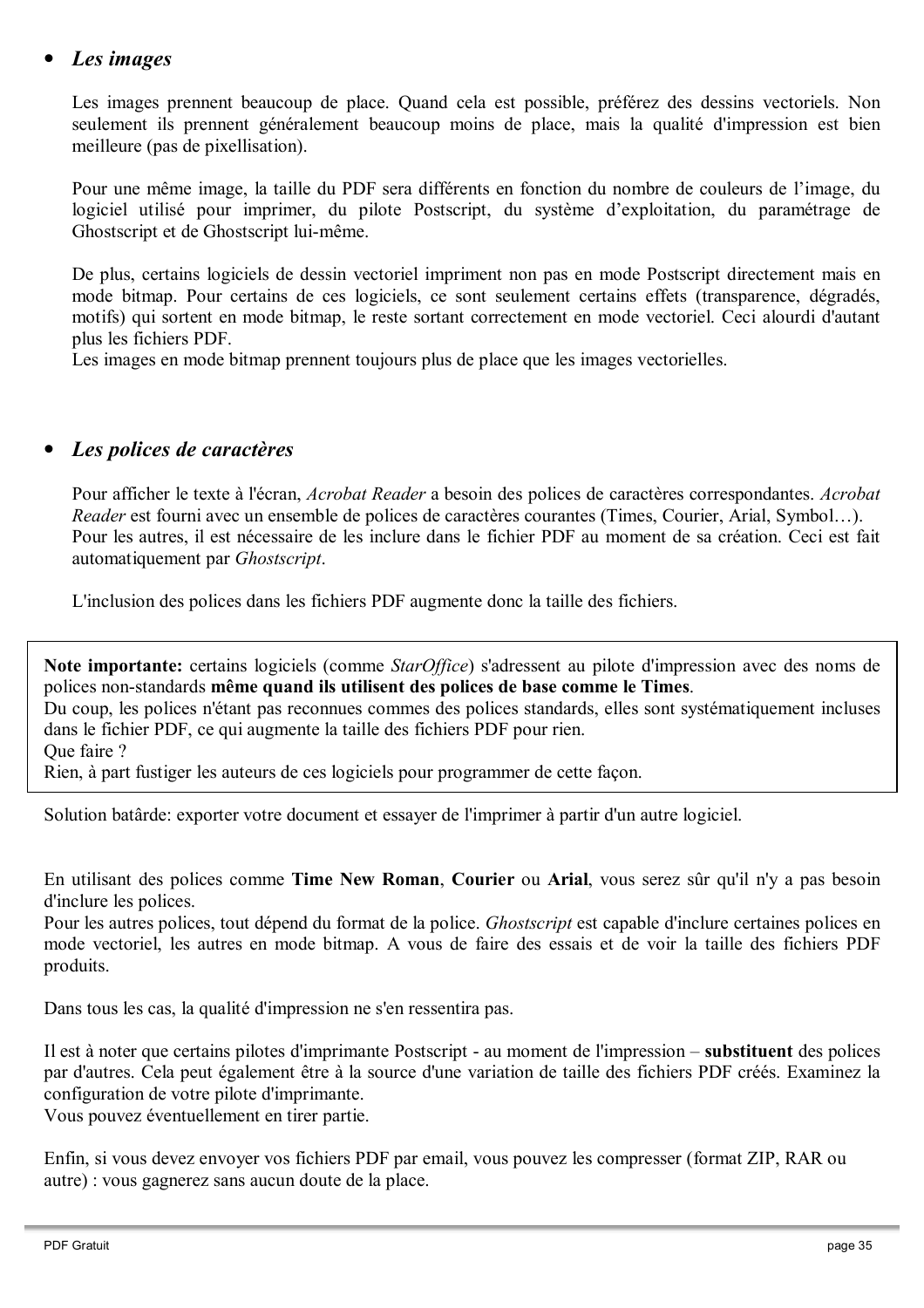## **Autres utilitaires**

Voici quelques autre utilitaires en rapport avec le format PDF (Je ne prétend pas ici être exhaustif).

Si connaissez des logiciels, je vous encourage à m'en faire part afin d'étoffer cette rubrique. Merci de préciser l'adresse du site Web correspondant. Toutefois ce document étant orienté Windows, je ne souhaite pas lister les outils Unix, à moins qu'une implémentation Windows soit disponible.

Notez que je ne souhaite recenser que les logiciels utilisables gratuitement, ce qui peut inclure les logiciels commerciaux ou shareware, du moment que les fonctionnalités fournies ne sont pas limitées dans le temps. (Typiquement, j'exclurai les logiciels qui s'arrêtent de fonctionner, brident des fonctionnalités ou affichent de la publicité après une période d'essai limité ; Par contre, je listerai les logiciels si ces fonctionnalités sont utilisables de facon illimitée, même si elles ne représentent qu'une partie des fonctions disponibles dans la version complète du logiciel.).

#### **HTMLDoc**

Site: http://www.easvsw.com/htmldoc/

Ce logiciel permet de générer directement du PDF (1.1, 1.2 ou 1.3) ou du PS (niveaux 1.2 et 3) à partir d'un ensemble de fichiers HTML (avec images GIF, JPG et PNG). Il créé automatiquement la table des matières dans le fichier PDF, mais pas les miniatures. Il conserve les liens hypertexte dans le fichier PDF (il est possible de cliquer sur les liens dans Acrobat Reader). Les fichiers PDF peuvent être protégés par mot de passe (impression, copier/coller, modification, annotation). La génération des fichiers PS et PDF est largement configurable. Les pages doivent être bien préparées (pas de liens brisé) sans quoi de nombreux message d'erreur s'affichent. HTMLDoc peut également fonctionner en ligne de commande.

#### pstoedit

Site: http://www.geocities.com/SiliconValley/Network/1958/pstoedit/ Téléchargement : http://www.geocities.com/wglunz/pstoedit/pstoedit win.zip

Ce logiciel permet de convertir les fichiers Postscript (.PS) (et donc aussi les .PDF) en différents formats graphiques: DXF, HPGL, AI, WMF, EMF, Tcl/Tk, Java, etc. Note : il est inclus dans Ghostscript 7.

#### **Gymnast**

Site: http://www.oakworth.demon.co.uk/gymnast.htm Téléchargement : http://www.oakworth.demon.co.uk/gym\_full.zip

Ce logiciel converti des fichiers texte (.TXT) en .PDF. Chaque ligne est limitée à 250 caractères. Il est possible de créer des liens hypertexte en insérant des codes spéciaux dans le fichier texte, ainsi que la table des matières et des sauts de page.Ce logiciel supporte mal les caractères accentués. C'est maintenant un Freeware (numéro de série : GYM03-35672-11110-33170)

#### **vPDFCreator**

Site: http://www.geocities.com/SiliconValley/Peaks/6789/pdfindex.html#download Téléchargement : http://www.geocities.com/SiliconValley/Peaks/6789/vpdf0943.zip

Ce logiciel converti des fichiers texte (.TXT) en .PDF. Des codes spéciaux (qui ressemblent à ceux du HTML) permettent de changer de couleur, gras, italique, taille de la fonte, d'effectuer des sauts de page, etc. Fourni avec les sources Delphi.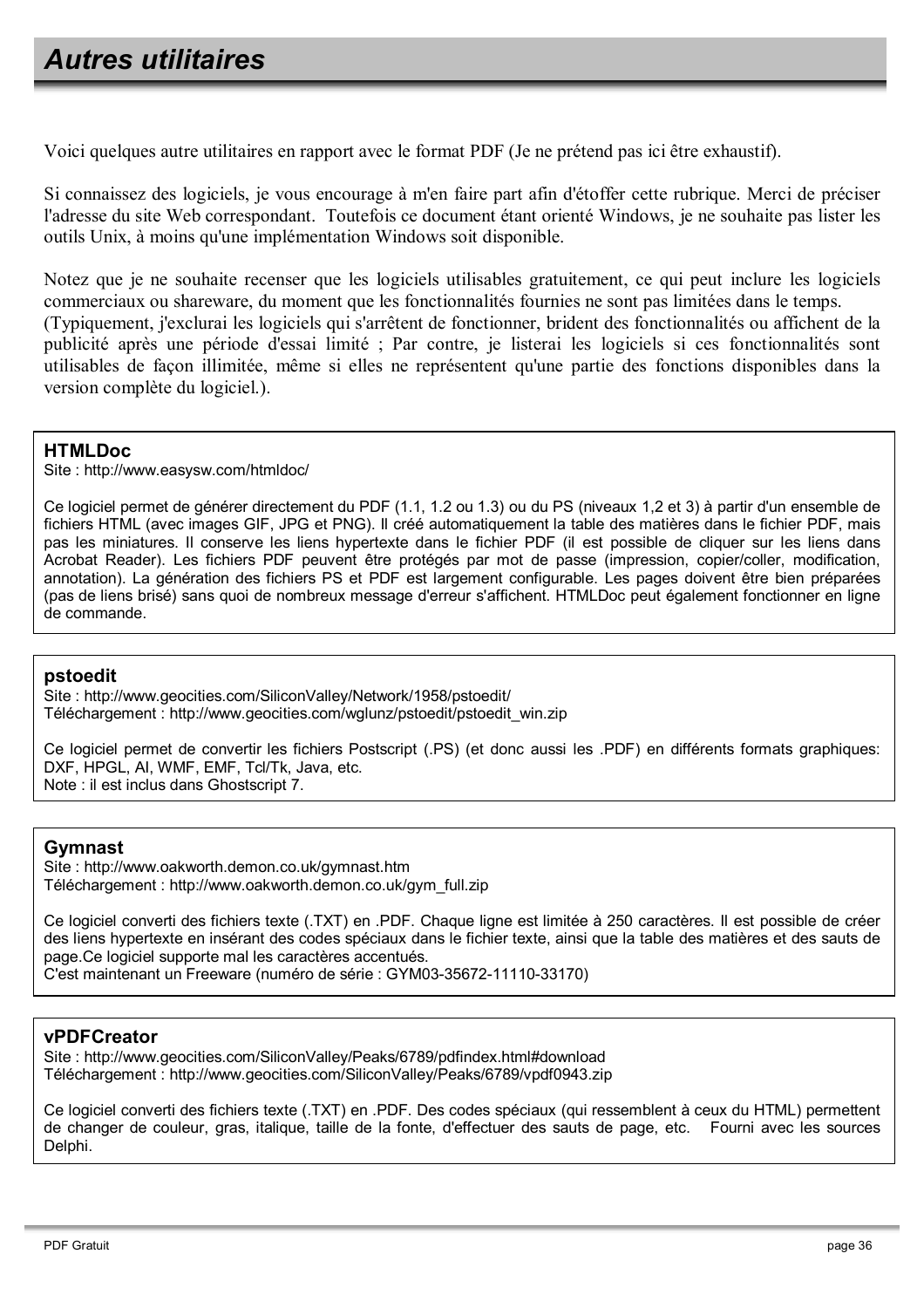#### pdf2html

Site: http://www.ra.informatik.uni-stuttgart.de/~gosho/pdftohtml/

Ce logiciel converti les fichiers PDF en HTML. Cela permet de récupérer correctement tout le texte et la mise en page. Ce<br>n'est pas parfait, mais le résultat est déjà impressionnant.